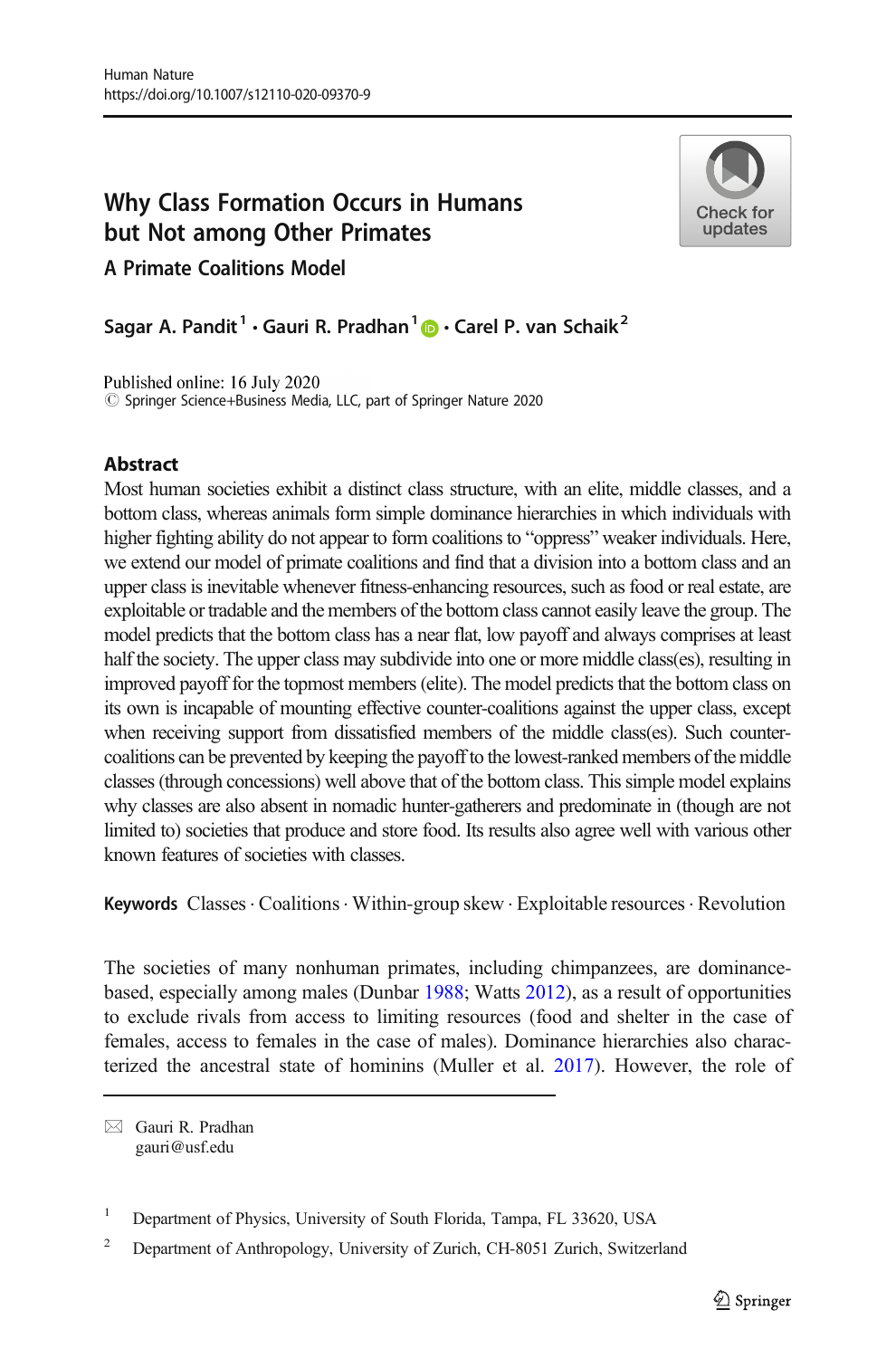dominance eroded during human evolution, probably as a result of the strong interdependence associated with the human foraging niche, so that extant nomadic human hunter-gatherers (also called mobile foragers) form egalitarian societies in which men do not show clear dominance relations and the limited social differentiation is based on skill or reputation (Boehm [1999](#page-17-0); Borgerhoff Mulder et al. [2009;](#page-17-0) Knauft [1991](#page-17-0)), as did extinct nomadic foragers (Kohler et al. [2017](#page-17-0)). In our previous work we modeled these changes in dominance hierarchy in human societies as an active lowering of the environmentally imposed degree of despotism—for example, through leveling coalitions by lower-ranking males (Pandit and van Schaik [2003](#page-18-0)).

Most human societies that are no longer nomadic foragers are characterized by lack of egalitarianism, especially among men, as in most other primates. This suggests that contest for monopolizable resources (Mattison et al. [2016\)](#page-17-0) again affected societies, perhaps after a phase during which men in the larger societies that arose as agriculture developed initially competed more through generosity, creating achievement-based, rather than dominance-based, hierarchies (Flannery and Marcus [2012\)](#page-17-0). However, these socially nonegalitarian human societies also show a class structure (Nolan and Lenski [2009\)](#page-17-0). A class is a collection of individuals with defined membership and privileges in the form of status, income, or property (Nolan and Lenski [2009\)](#page-17-0), thus creating discontinuities in payoff or status between its members and those outside the class. The question addressed in this paper is why such class structures arose uniquely in humans, even though dominance hierarchies with varying degree of skew are ubiquitous in many primate species and the ancestral state in hominins.

It is not obvious why a dominance-based society should turn into one based on classes, in which an elite—essentially an alliance of powerful individuals—controls the rest of society, instead of one in which males individually exclude others from accessing resources. In 1884, Engels speculated that its origin reflected the opportunity of powerful individuals to exploit the labor of others once agriculture became more productive: "the productivity of labour develops more and more; with it, private property and exchange, differences in wealth, the possibility of utilising the labour power of others, and thereby the basis of class antagonisms" (Engels [2004](#page-17-0) [1884]:26). Thus, he suggested that classes emerge whenever dominants can appropriate some of the labor or possessions of the other members of a society and use them to gain additional resources and thus fitness. However, Engels did not offer a theoretical explanation for why we see the emergence of classes instead of a mere hierarchy, with individuals ranked according to their power as seen in animals. Moreover, subsequent theorizing has simply taken the existence of class-based stratification for granted (Mosca [1939](#page-17-0) [1896]; also see Roemer [1986](#page-18-0)), and although it provides an effective foundation for theorizing in political science (Acemoglu and Robinson [2008\)](#page-16-0), it does not resolve the question of why classes arose in the first place.

Our goal here is to regard a class as an alliance and use this idea to extend a model of coalition formation among animals (we use "coalition" to refer to social interactions and "alliance," to long-term relationships; a class is therefore an alliance). Specifically, we aim to show that in animal groups, dominants merely exclude subordinates from critical resources (access to which increases fitness), whereas in humans, the emergence of two or more classes is inevitable in any group in which individuals can profit from exploiting the resources produced or possessed by others, who are prevented from leaving the group.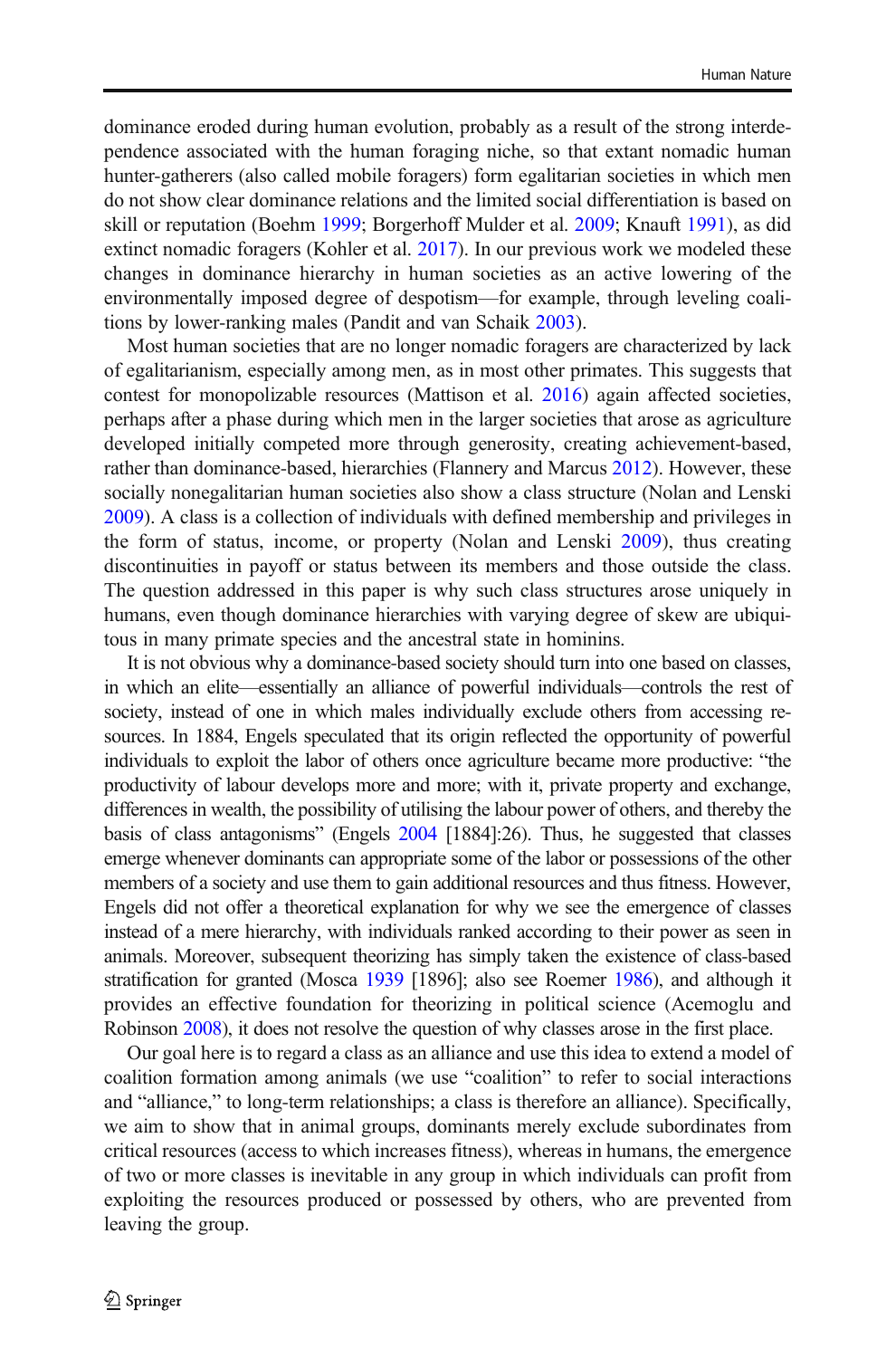## Why Classes? A Hypothesis

The presence of classes in stable social groups is not inevitable, as shown by their absence in animals. Many species live in stable groups, implying that living in a group is adaptive and thus provides a fitness advantage to individual members relative to living alone (Alexander [1974](#page-16-0)). Nonetheless, these members have conflicts of interest over access to various limiting resources and tend to respond to them with agonistic interactions, which in many cases produce decided dominance relations based on the partners' relative fighting ability at the level of dyads, and dominance hierarchies at the level of the group (Hinde [1976](#page-17-0); Huntingford and Turner [1987](#page-17-0); Preuschoft and van Schaik [2000\)](#page-18-0).

Males in such groups compete primarily for mating access to females, and thus paternity. In any given group, the total amount of paternity to be acquired is fixed during a given period. Males usually have decided dominance relations based on agonistic interactions, which are tightly correlated with their fighting abilities. They therefore form dominance hierarchies (Dunbar [1988](#page-17-0)). Males gain access to the sexually receptive, fertilizable females according to the "priority of access" rule (Altmann [1962\)](#page-17-0), which states that the top-ranking male will be able to monopolize a particular proportion of sexually receptive, fertilizable females; the second-ranking male will be able to monopolize that same proportion among the remaining sexually receptive, fertilizable females; and so on. This principle has been empirically confirmed in various species (Alberts [2012\)](#page-16-0).

The result of this competitive process is a distribution of paternities, or fitness payoffs, that is a monotonically decreasing function of dominance, closely corresponding to a geometric distribution (Pandit and van Schaik [2003](#page-18-0)) (for convenience, we will always refer to males with high rank or high dominance as males with a low indexical rank number). Variation in the steepness of the payoff curves (skew) or environmentally imposed degree of despotism,  $\beta$  (see Pandit and van Schaik [2003](#page-18-0)), is linked to the different degrees to which males can monopolize access to females (reflecting the number of sexually receptive females, the duration of the receptive period of each female, and female behavior). This basic description of the fitness distribution in groups of male animals in relation to dominance and thus fighting ability holds for all groups with a fixed amount of individually monopolizable resources.

In such groups, males can form coalitions (social interactions) and alliances (social relationships) in a variety of dominance-rank configurations (Chapais [1995;](#page-17-0) van Schaik et al. [2006\)](#page-18-0). Coalitions are only expected when they are both feasible (i.e., the combined fighting ability of the partners exceeds that of the opponent or opponents) and profitable (i.e., each member of the alliance gains a fitness benefit from joining). This basic model provides a reasonably successful description of the actual coalitions and alliances observed in primate groups of various species, with the only major deviations depending on the need for alliances against other groups, not incorporated into the model (Bissonnette et al. [2009;](#page-17-0) van Schaik et al. [2006](#page-18-0); Young et al. [2014](#page-18-0)).

Importantly, in none of these modeled cases do we see the formation of all-down alliances—in other words, alliances of high-ranking individuals systematically excluding lower-ranked others. Although the higher rankers could successfully form such an alliance (the feasibility criterion), they do not gain from doing so (the profitability criterion) because they cannot gain more than they already do from excluding the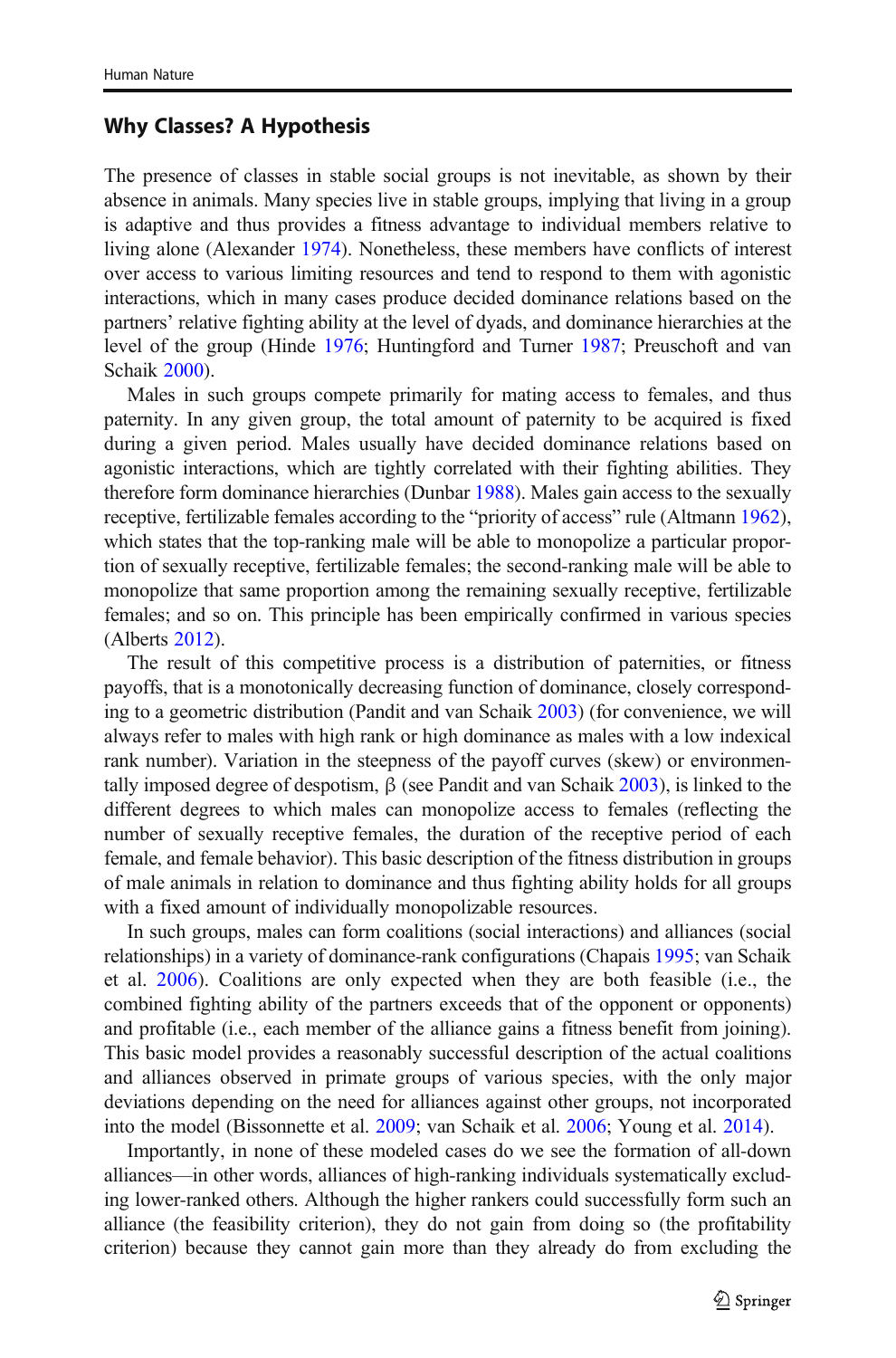bottom-rankers from the resources. Consistent with these model results, there are no reports of all-down alliance formation among animals (the breeding pair in cooperative breeders might appear to be such, but the breeding male and female individually assert their positions against same-sex rivals: Clutton-Brock et al. [2006\)](#page-17-0). Thus, animals do not form intraspecific "classes" based on dominance and coercion.

Although the animal models use the term "fighting ability," in humans it is best broadened to refer to power (Lewis [2002](#page-17-0); von Rueden and Jaeggi [2016](#page-18-0)), because this also includes leverage: influence over others not based on physical ability alone. Thus, power may be influenced by anything from tactical prowess or access to special weapons or training in the use of "magical abilities." However, power will continue to follow the same geometric distribution. Justifications for this simplifying assumptions are discussed in detail in the model section of this paper.

This striking contrast in the formation of an upper class between animals and humans requires an explanation. Explanations based on cognitive or cultural differences may immediately come to mind, but they are unlikely because nomadic human foragers also do not exhibit class formation (Boehm [1999](#page-17-0); Kelly [2013\)](#page-17-0). Here, we explore the hypothesis, inspired by Engels ([2004](#page-17-0) [1884]), that classes emerged whenever dominants could not merely exclude subordinates from critical resources (access to which affects fitness) but also usurp some of their possessions, and thus achieve additional fitness. This exploitation becomes possible when individuals begin to produce resources themselves, such as food, through pastoralism or agriculture, or have possessions, such as arable land, buildings, and artifacts, which can be converted into fitness. We will develop this hypothesis by extending a model developed for alliance formation among primates and examine the consequences when we add the exploitation of individuals' resource production to the preexisting exclusion from resources. To formalize the terminology used in this paper, Fig. 1 shows a schematic description of the classes realized within this model. We note that the group is primarily divided into an upper and lower ("bottom") class. The upper class may be further divided into an elite and one or more middle class(es).

Some other approaches might appear to be alternatives but in fact describe the specific mechanisms through which results of our model can be realized. First, the presence of classes may reflect institutions: contracts in a group of players that determine the payoffs of social exchanges or interactions, based on negotiations that have determined these payoffs (Hurwicz [1996;](#page-17-0) Powers et al. [2016](#page-18-0)). This negotiation can take the form of voluntary coordination (Hooper et al. [2010](#page-17-0)), in which case classes



Fig. 1 Schematic representation of the terminology of classes used in this study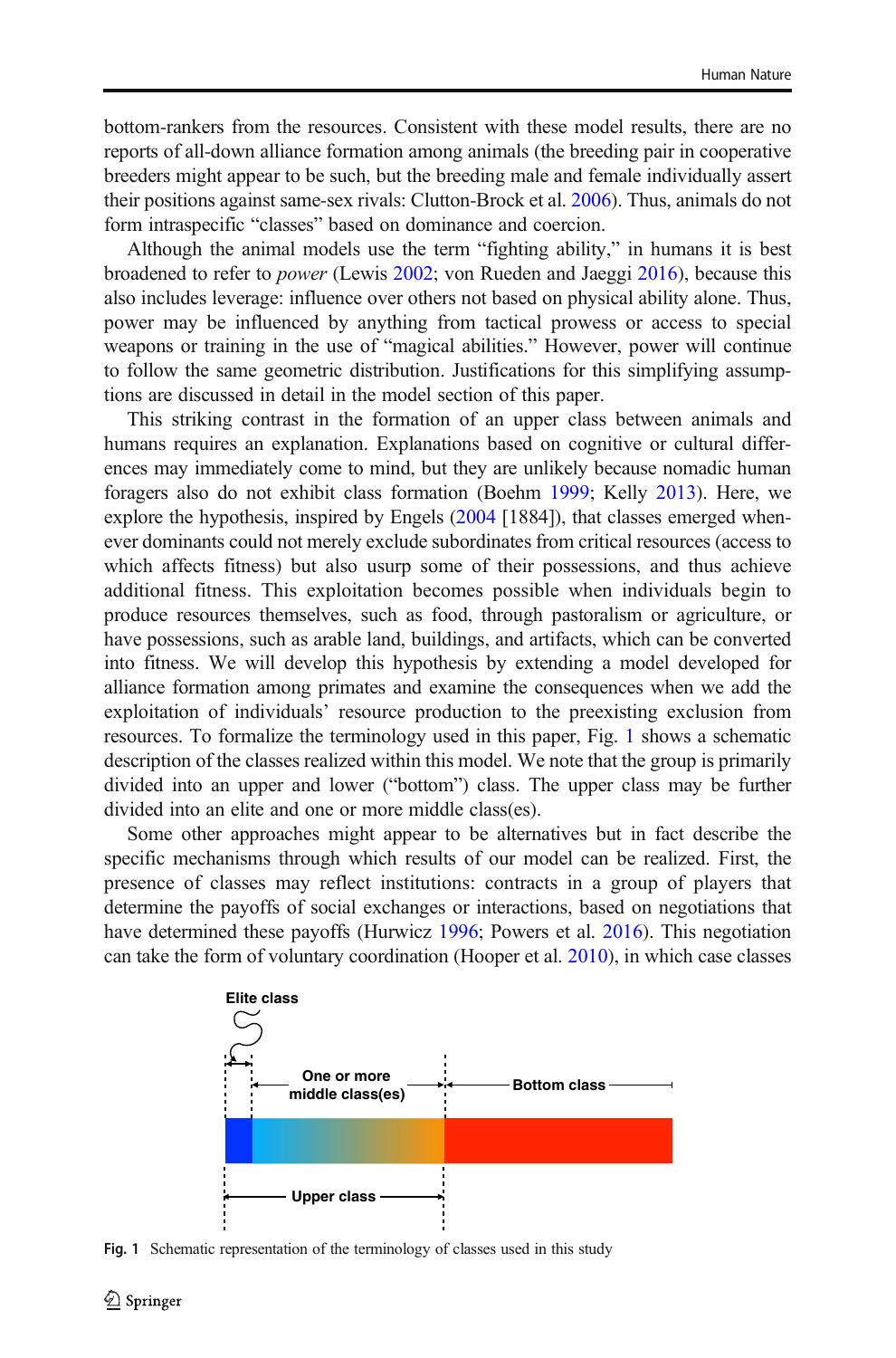<span id="page-4-0"></span>form based on competence. However, this will often be mixed with, or degrade into, coercion (Hooper et al. [2010\)](#page-17-0), in which the "negotiation" involves communication and agreements among the elite, just not the agreement of the bottom class. Second, the relationship between the elite and the bottom class can sometimes be described as a patron-client relationship, as reported for example among some sedentary foragers (Boone [1992;](#page-17-0) Prentiss et al. [2012](#page-18-0); Smith and Choi [2007](#page-18-0)). This structure is a perfect example of a special case of class formation: a powerful preexisting lineage allowing a subordinate lineage, with no other options, to enter the territory and share the resources, at a price.

Thus we think that all classes are alliances, explicit or implicit, that can engage in effective coalitions when needed. For instance, landowners will come together to defend collectively against land-grabbing peasants, or all slave-owners have an agreement to round up each other's runaways and return them to their owner or jointly equip search parties, etc. Classes therefore have well-defined membership with inclusion and exclusion and usually a discontinuity in expected payoff.

## The Model

We assume a discrete group of finite size, containing self-interested individuals (in most cases men) who strive to maximize their payoffs, and thus their fitness. These individuals compete for access to resources, leading to dominance ranks based on power. As in our previous work, we assume that the payoff distribution among all the group members follows the priority of access (PoA) model (Altmann [1962\)](#page-17-0). Our PoA model assumes that the payoff distribution as a function of dominance rank (related to fighting ability) is a geometric series, which essentially means the top ranker takes whatever he can, then the second ranker takes whatever he can out of the remaining, and so on for the rest of the individuals in the group. To keep the model simple, we assumed that each individual takes the same fraction out of the remaining resources. We called this fraction the *environmentally imposed degree of despotism* (β):  $\beta \rightarrow 1$ means the group is highly despotic, whereas  $\beta \rightarrow 0$  implies it is egalitarian.

Individuals can also form coalitions. However, the payoff distribution under PoA is primarily determined by the dyadic interactions. Since the timescale of equilibrating to the PoA distribution is orders of magnitude faster than that of formation and maintenance of alliances, it is a reasonable assumption that the members follow PoA, even within alliances. This assumption also implies that the individual fighting ability (also denoted by power) referred to in the model is an individual property (expressed in dyadic interactions) and not one derived from coalitionary behavior (even if the ability to form effective coalitions is an individual property).

The power of a coalition is assumed to increase monotonically with the number of participating individuals and their individual power. In order to keep the calculations simple and tractable we will assume that the power of a coalition is a simple sum of the power of the individuals in the coalition. In reality the coalitionary power can be "super-" or "sub-" additive, but this will not affect the qualitative results of the model. In these models we previously introduced the individual payoff and individual power as a geometric sequence representing the PoA: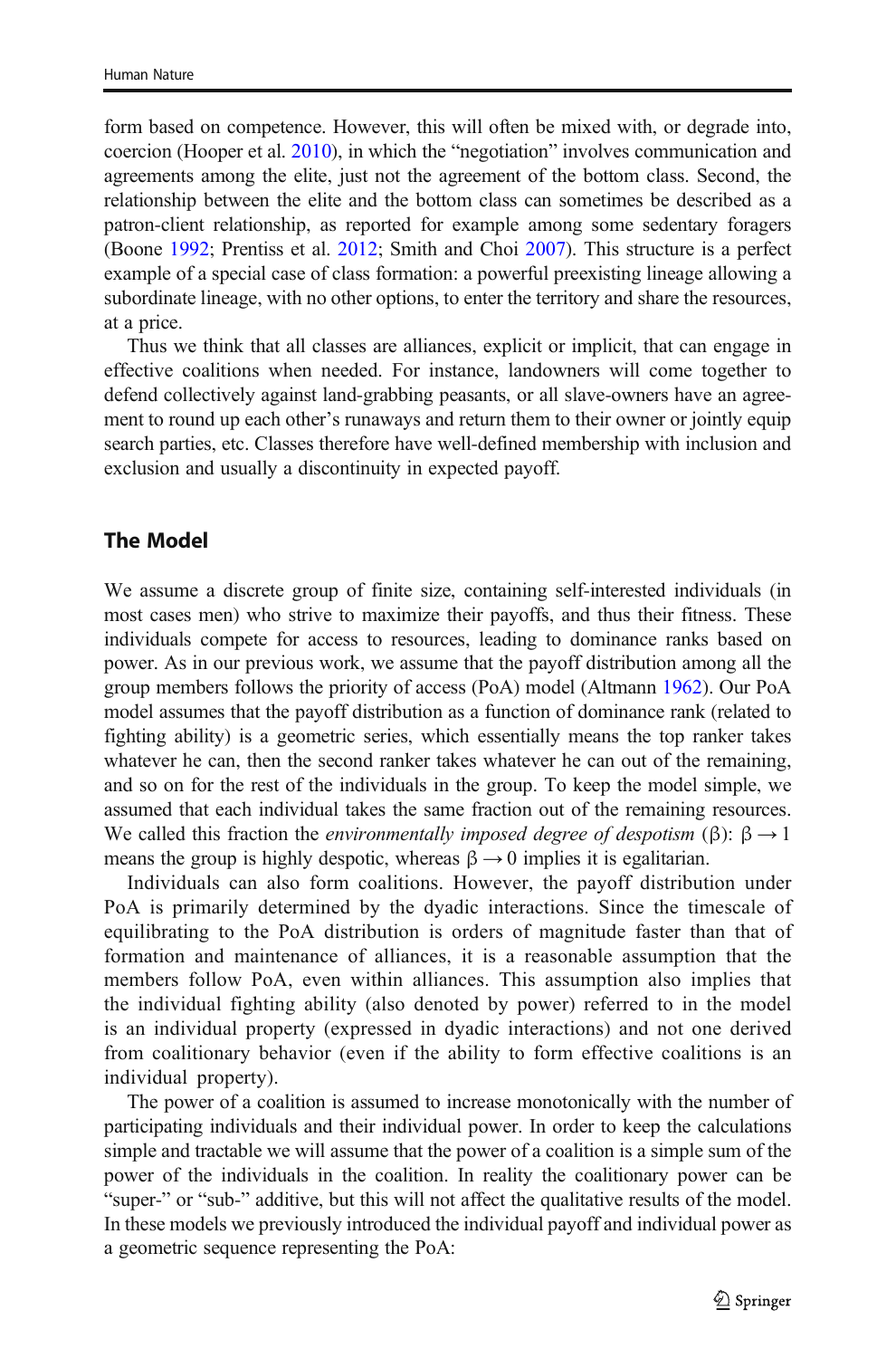$$
x_i = \frac{X\beta(1-\beta)^{i-1}}{1-(1-\beta)^N}; s_i = \frac{S\sigma(1-\sigma)^{i-1}}{1-(1-\sigma)^N}
$$
(1)

where N is the number of individuals in a group, i is the rank-index of an individual,  $x_i$ and  $s_i$  are the individual payoffs and power, X and S are the total amount of resources and total power (which we will set to N in this work) of the entire group, and  $\beta$  and  $\sigma$ are the environmentally imposed skews in payoff and power in the group, respectively. As a further simplification we assumed that the skews in power and payoff are sufficiently correlated to be able to consider them equal: in other words,  $\sigma = \beta$  (this does not imply  $s_i = x_i$ , but they will be correlated).

In Pandit and van Schaik ([2003](#page-18-0)) and van Schaik et al. ([2004,](#page-18-0) [2006](#page-18-0)) we have examined various configurations of viable coalitions in nonhuman primate groups. However, we never addressed the viability of all-down coalitions because they are always feasible but never seem to be profitable in primates. To make them not just feasible but also profitable, the higher rankers would have to be able to take some part of the resource base from the rest of the group's individuals and divide it among themselves (the members of the all-down alliance). In the animal models studied so far the coalitionary aggression among males was over access to matings, which only concerns exclusion of lower-ranking males by the higher-ranking males. Thus, the higher-ranked (i.e., lower-rank-indexed) individuals in a group cannot gain access to more matings by forming all-down coalitions than is afforded by the natural β of the group.

To extend these ideas to humans we introduce a new parameter, the exploitability (or equivalently, tradability or normalized price) of the contested resources,  $\mathfrak{F}_k$ , which is 0 if the resources are not exploitable or tradable and 1 if they are fully exploitable or equivalent to the currency used by the group. Formally one can write

$$
\widetilde{\sigma} = \begin{cases} 0 \text{ if } \chi_i \leq \chi_a \\ 1 \text{ if } \chi_i - \chi_a \geq \xi, \\ \frac{\chi_i - \chi_a}{\xi} \text{ otherwise} \end{cases}
$$

where  $\chi_i$  is the cost of acquiring the resource in question without competing with other individuals (when it is not "owned" by someone),  $\chi_a$  is the cost of appropriating the same resource through competition with another individual, and  $\xi$  is the benefit of acquiring the resource. Thus, for example, primate males competing over access to estrous females yield  $\mathfrak{F} = 0$  because a higher-ranking male who exploits the mateguarding of a lower-ranking male merely stands to lose owing to the opportunity cost of giving up his own, optimal guarding schedule and the cost of controlling the lowerranking male's behavior (in economics terms we may say that these matings are not tradable or have zero value). Similarly, a higher-ranking individual trying to exploit the fruit-harvesting activity of a lower-ranking individual will not gain from focusing on that at the expense of getting its own fruit, unless the other has a unique, superior harvesting technique. Obviously, stored food, as found in sedentary or complex foragers (Keeley [1988](#page-17-0)) or food-producing societies, or real estate is much more easily appropriated or taxed, and therefore exploited, especially if these resources are in high demand and their supply can be controlled. Once resources become even more easily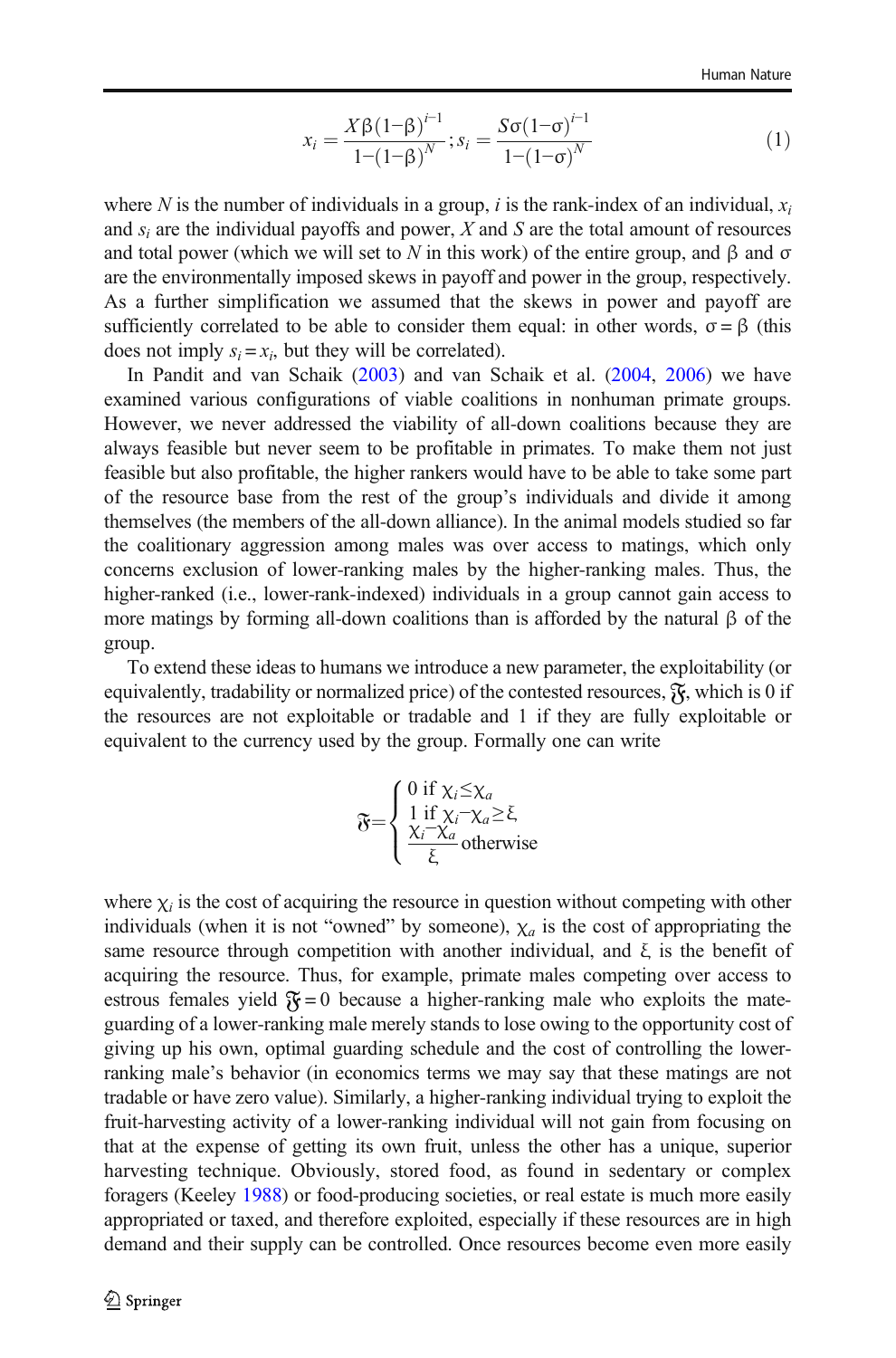<span id="page-6-0"></span>tradable and transferable,  $\mathfrak{F}$  will approach 1. By definition, the currency decided by a group will have  $\mathfrak{F} = 1$ . Thus, all-down coalitions become potentially profitable if the resource over which individuals compete has high enough  $\mathfrak{F}$ .

## Model Results and Predictions

#### Feasibility Analysis of All-Down Coalitions

The feasibility of all-down coalitions requires a "pivot point" in rank index,  $N_u$ , such that the combined power of the individuals ranked above the pivot is greater than that of the individuals ranked below it:

$$
\sum_{i=1}^{N_u} s_i > \sum_{i=N_u+1}^{N} s_i
$$
 (2)

Using the PoA distribution for power (eq. [1\)](#page-4-0) we compute the  $N_u$  in terms of  $\sigma$ :

$$
N_u = \left[ \frac{\ln \left[ \frac{1}{2} + \frac{1}{2} (1 - \sigma)^N \right]}{\ln (1 - \sigma)} \right] \tag{3}
$$

Thus a feasible all-down coalition of individuals from rank-numbers 1 to  $N_u$ , if profitable, forms the upper class and the individuals from  $N_u + 1$  to N form the bottom class. We note that the  $N_u$  solely depends on the skew in power  $\sigma$  and the initial group size N. Figure [2](#page-7-0) shows the relative size of the bottom class as a function of  $\sigma$ . We note that the bottom class constitutes at least half of the group and its size is a monotonically increasing function of the skew in power. Only in the limiting case of complete scramble ( $\sigma$  = 0) does the bottom class become exactly half the group size.

In the following, we will denote with *bottom class* the class of the lowest-ranking individuals, and *upper class* for all others. The upper class can subdivided into an elite at the top and one or more middle classes.

#### Profitability of All-Down Coalitions and a Two-Class Model

The formation of an upper class through an all-down alliance is viable only if it is also profitable. Its profitability depends on the extent to which the upper class can exploit the bottom class—in other words, the amount of resources it can extract ( $\delta X = \mathfrak{F} \Delta X$ ).

The  $\Delta X$  in this expression is the amount of resources appropriated from the bottom class if the resource in question is completely exploitable. The upper class can maximize  $\Delta X$  by imposing two key conditions on the bottom class (because their all-down coalitions are always feasible):

1. It can set the payoff of the lowest ranker in the bottom class at a minimum sustenance level  $(b_0)$ . Clearly, for this arrangement to be profitable the  $b_0$  must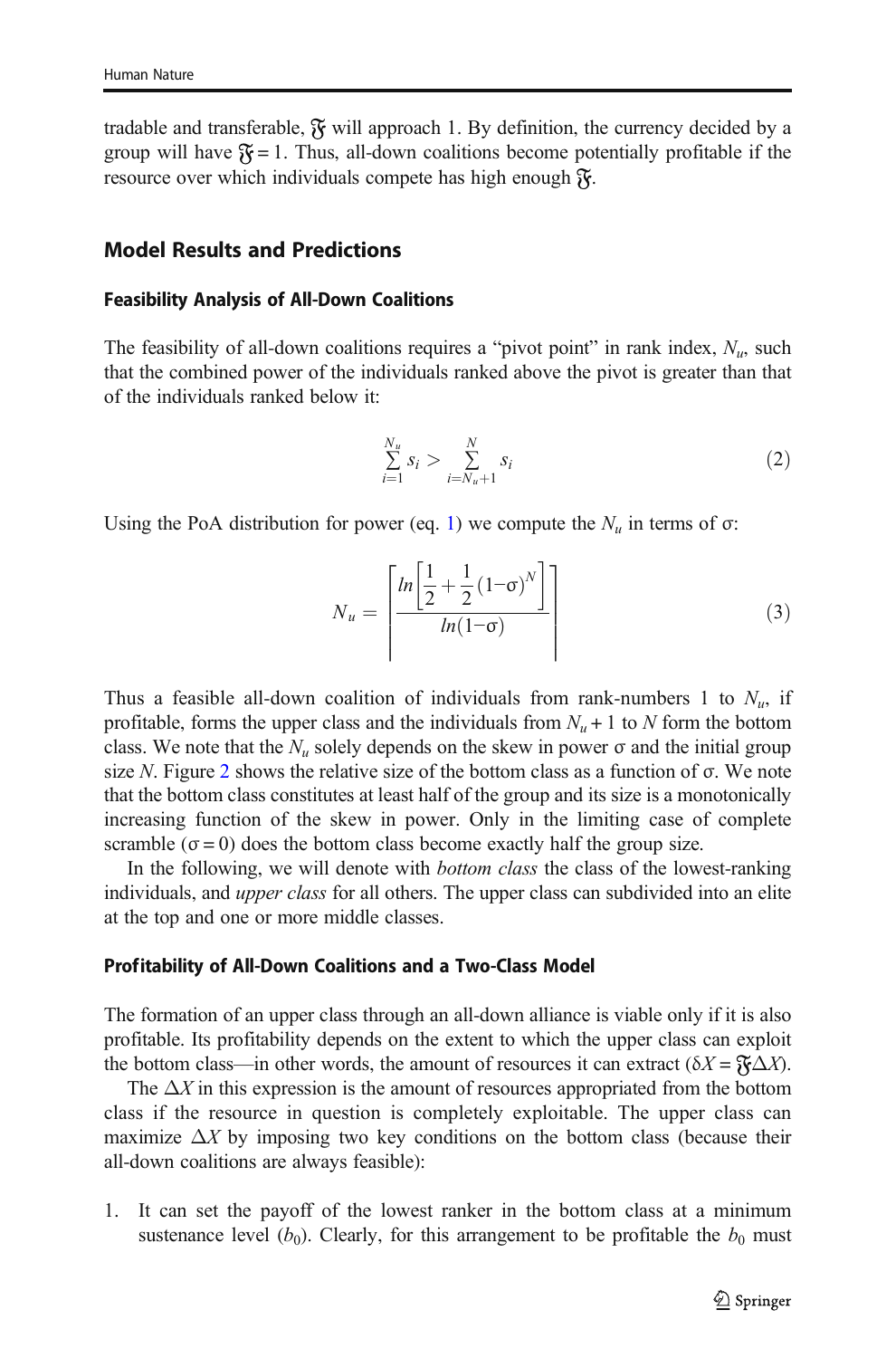<span id="page-7-0"></span>

Fig. 2 The fraction of individuals in the bottom class as a function of the initial skew in power ( $\sigma$ ), and of group size  $(N)$ . N is plotted on a logarithmic scale. We note that the size of the bottom class is always greater than or equal to half of the group size. At lower σ levels, the size of the bottom class is reduced

satisfy  $x_N \ge b_0 > 0$ . We note that the lower the  $b_0$ , the higher the profitability of the all-down alliance.

2. It can impose absolute equality among the bottom class, thus assigning a payoff of  $b_0$  to all the members of the bottom class (i.e., β<sub>bottom</sub> = 0). In real-world applications of the model the bottom class may not have true equality, but the lower the  $\beta_{\text{bottom}}$ , the higher the profitability of all-down coalitions.

As a result, there should always be a discontinuity between the payoff of the lowestranking member of the upper class and the highest-ranking member of the bottom class, as seen in Fig. [3.](#page-8-0)

The maximum  $\Delta X$  can be computed as

$$
\Delta X = X \left[ \frac{\left(1 - \beta\right)^{N_u} - \left(1 - \beta\right)^N}{1 - \left(1 - \beta\right)^N} \right] - b_0 (N - N_u)
$$

The excess acquired payoff  $\mathfrak{F}\Delta X$  can be distributed among the members of the upper class in various ways:

- 1. The most egalitarian approach would be to distribute the  $\mathfrak{F}\Delta X$  equally within the upper class. Thus, each individual in the upper class receives the payoff  $\Delta x_i = \frac{\mathfrak{F} \Delta X}{N_u}$ , which depends neither on the rank nor the initial β. Unless the contribution in power of the lower-ranking individuals in the upper class is crucial, the top rankers are not likely to prefer such a distribution.
- 2. The additional payoff  $\mathfrak{F}\Delta X$  could be distributed according to the initial  $\beta$  (i.e., before class formation). Thus each individual receives an additional payoff of

$$
\Delta x_i = \frac{\mathfrak{F} \Delta X (1-\beta)^{i-1}}{1-(1-\beta)^{N_u}}
$$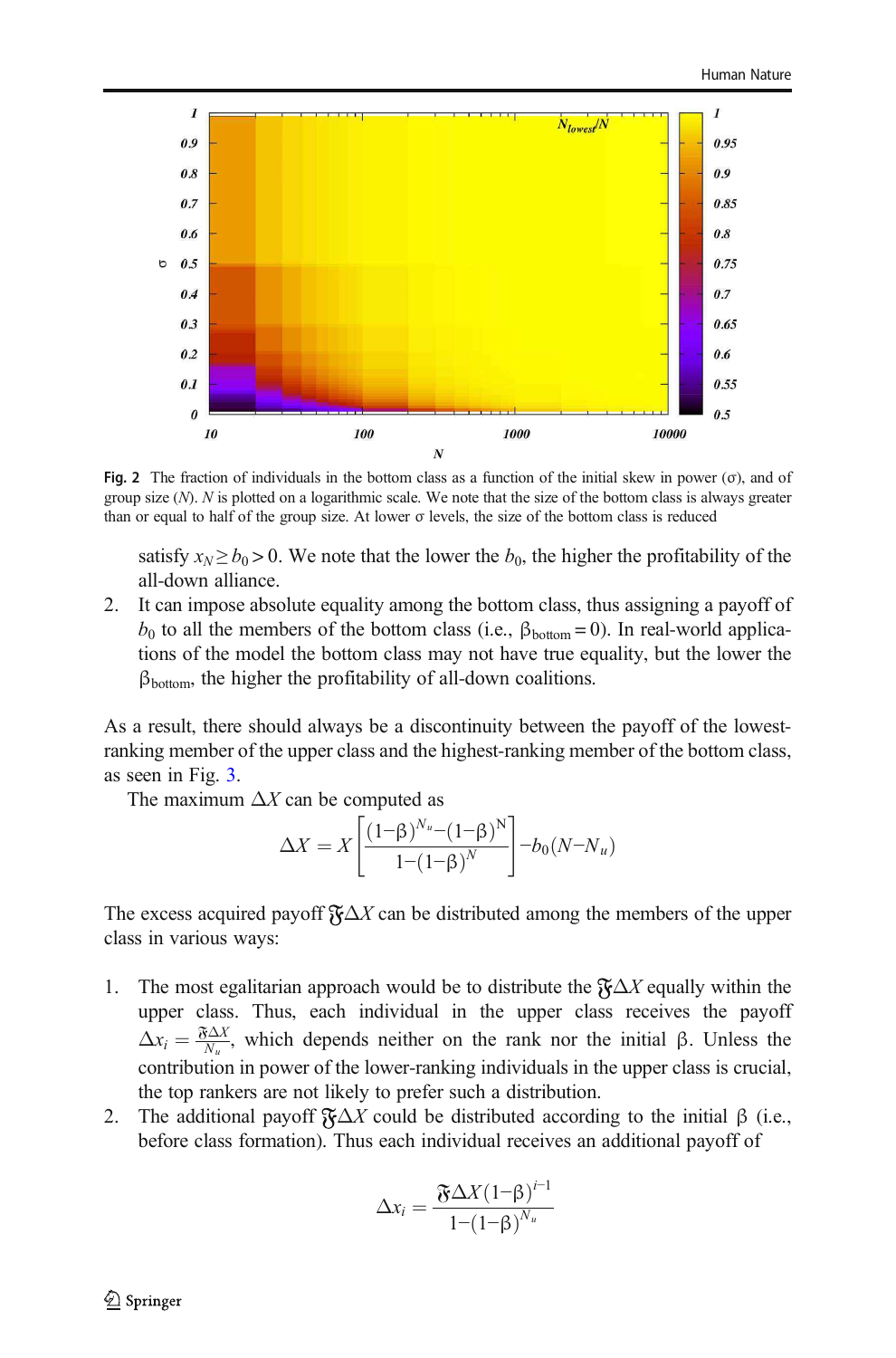<span id="page-8-0"></span>

**Fig. 3** Distribution of payoffs,  $x_i$ , as a function of rank in a group. Curves are for two values of the initial skew in power,  $\sigma = 0.1, 0.01$ , comparing the situation with two classes to that without class formation. We represent dominance rank as its index. We see a distinct discontinuity in the payoff of the upper and bottom class whenever the group has classes

Since β is correlated with  $\sigma$ , this approach will produce the most stable group structure with minimum conflict because it retains the status quo among the upper class. However, the top-ranking individuals in the upper class can do better.

3. The top rankers in the upper class can do better by increasing the within-class  $\beta^{(1)}$ . To this end, they may set the excess payoff of the lowest ranker in the upper class to  $b_1$ . The payoff distribution is determined by  $\beta^{(1)}$ , which satisfies the equation

$$
b_1 = \frac{\mathfrak{F} \Delta X \beta^{(1)} \left(1 - \beta^{(1)}\right)^{N_u - 1}}{1 - \left(1 - \beta^{(1)}\right)^{N_u}}
$$

To prevent the individual from leaving the all-down alliance, they must set  $b_1$  such that  $0 \le b_1 \le \frac{\mathfrak{F} \Delta X}{N_u}$ . Figure [4](#page-9-0) shows the numerical solution of  $\beta^{(1)}$  as a function of  $b_1$  and  $\sigma$ . Clearly for larger  $b_1$ , the new  $\beta^{(1)}$  is smaller, but always higher than the natural  $\beta$ determined by σ. Figure [4](#page-9-0) illustrates these points for a group of 1000 individuals with total resources of 1000 units. The  $b_0$  is close to zero. Figure [5](#page-10-0) shows the graph of  $\beta^{(1)}$ vs. σ for the case where the value of  $b_1$  is also close to zero. Clearly, the top rankers in the upper class can indeed increase their payoff by controlling the  $b<sub>1</sub>$ . However, we note that  $b_1$  cannot be made arbitrarily small. At  $b_1 \approx 0$ , the lowest rankers in the upper class may begin leaving the all-down alliance that forms the upper class and perhaps join a bottom class coalition, which can shift the balance of power described by eq. [2](#page-6-0). This could lead to the complete collapse of the class structure within the group. Thus based on eq. [2](#page-6-0) we conclude that the class structure is vulnerable to "revolution" when  $b_1$  is set too low by the top-ranking members of the upper class. Note that this discussion is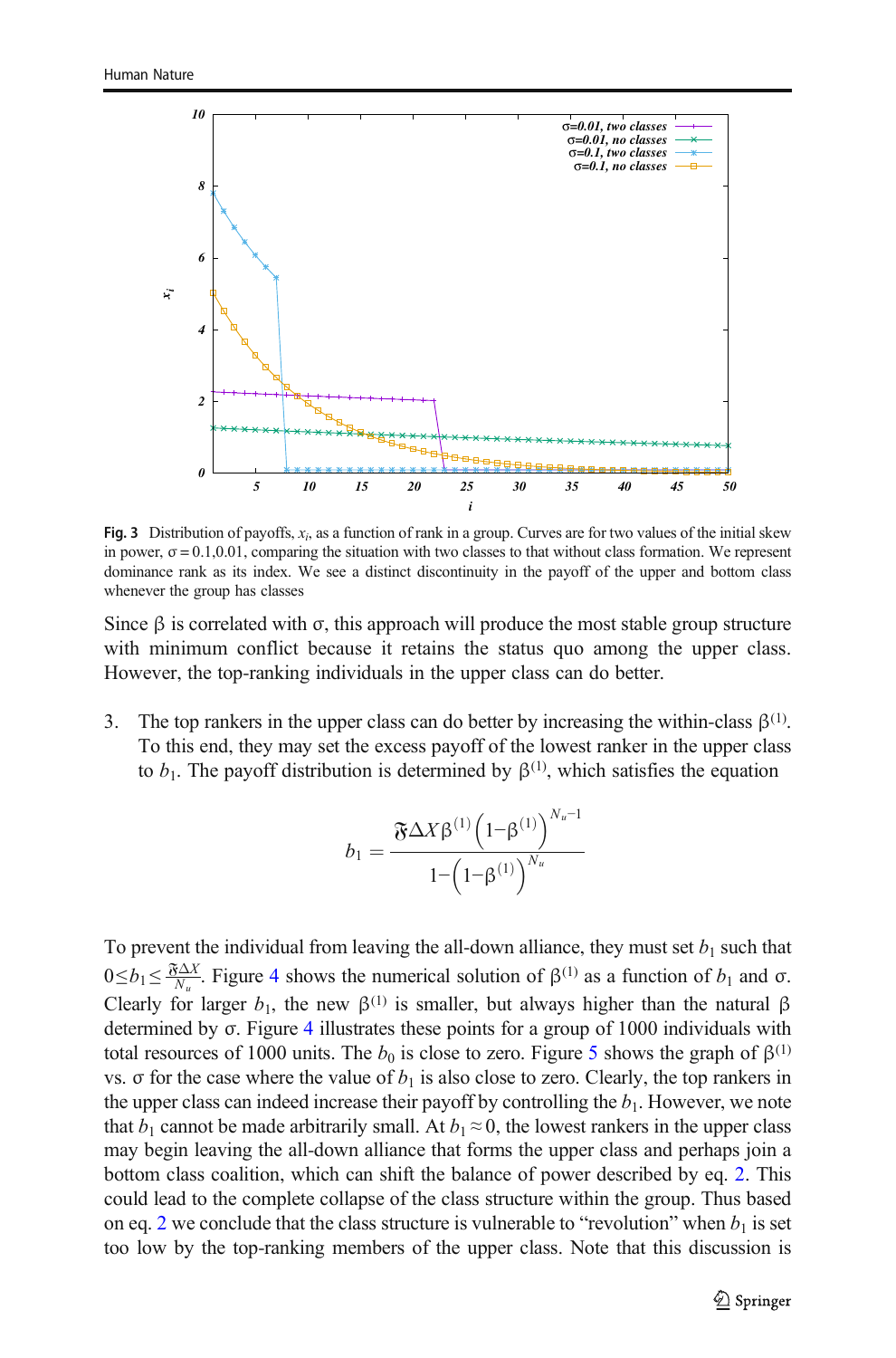<span id="page-9-0"></span>about distribution of excess payoff as a result of class formation, and that the basic payoff that all the top class members is still according to their natural β.

### The Case of More Than Two Classes

The upper class can be further spit into an elite and a middle class or classes, resulting in further improvement in elite payoff without creating instabilities within the upper class. In groups with only two classes, the bottom class has no direct role in the decision concerning the distribution of the excess payoff among the upper-class members. Thus we introduce a hierarchical model where the upper class can be considered as its own group with its own pivot point (e.g., eq. [3](#page-6-0)). Formally, we introduce the hierarchy level as a superscript for all the model parameters used in the two-class situation. For example, in the current two-class model, the N would be denoted by  $N^{(0)}$ ,  $\beta^{(0)} = \beta$ ,  $N_u^{(0)} = N_u$ , and  $\delta X^{(0)} = \mathfrak{F} \Delta X$ . In the three-class model, with an elite, a middle class, and a bottom class, we choose  $N^{(1)} = N_u^{(0)}$ . Therefore,

$$
N_u^{(1)} = \left[ \frac{\ln \left[ \frac{1}{2} + \frac{1}{2} (1 - \sigma)^{N^{(1)}} \right]}{\ln (1 - \sigma)} \right]
$$

is the pivot point for the upper class alone. Thus we now have three classes, with  $N_u^{(1)}$ ,  $N_u^{(0)} - N_u^{(1)}$ , and  $N - N_u^{(0)}$  number of individuals. The elite can maximize their payoff by equally distributing  $\Delta X^{(0)}$  among the middle class, with each middle-class member getting  $b_1$ . Note that the total payoff of the middle-class members is  $b_1 + x_i$ , where  $x_i$  is from eq. [1.](#page-4-0) Hence, by splitting the group into three classes, the elite members get to disperse  $\delta X^{(1)} = \delta X^{(0)} - b_1 (N_u^{(0)} - N_u^{(1)})$  amount of payoff among them.



Fig. 4 The possible skew in payoffs within the upper class. The skew measure  $\beta^{(1)}$  (set up by the elite to distribute the excess payoff among itself) is a function of the excess payoff to the lowest-ranked member of the upper class  $(b_1)$  and the initial skew in power (σ). We note that the  $\beta^{(1)} \star \sigma$  unless the initial  $\sigma \approx 0$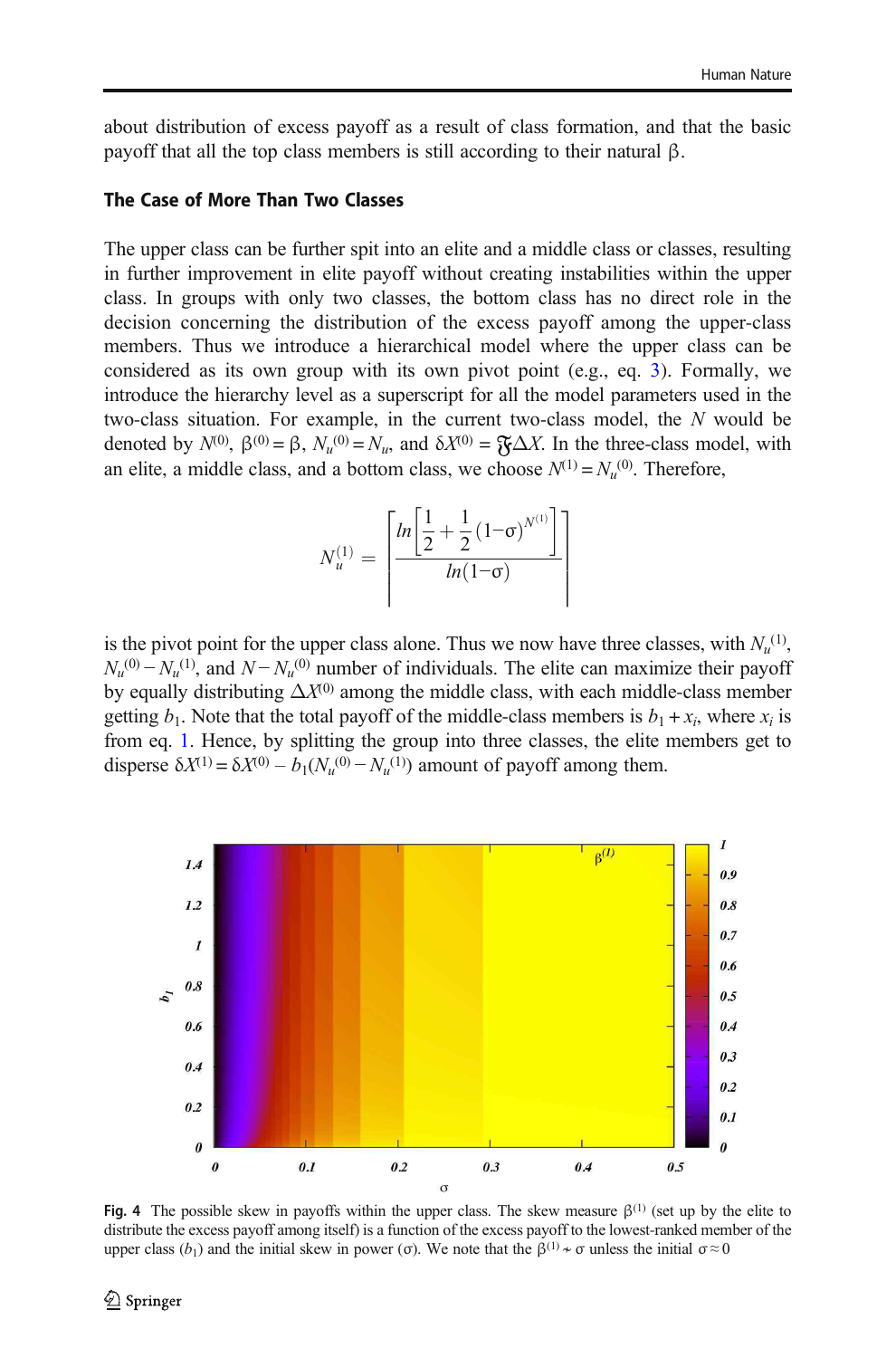<span id="page-10-0"></span>

Fig. 5 Possible skew in payoff within the upper class,  $\beta^{(1)}$ , as a function of skew in power, σ. We note that  $β^{(1)} \nightharpoonup σ$  unless the initial  $σ ≈ 0$ 

In principle this processes can be repeated up to a point where the uppermost class has only single individual left. So we write general expressions as

$$
N^{(\alpha)} = N_u^{(\alpha-1)}; 1 \le \alpha,
$$
  
\n
$$
N_u^{(\alpha)} = \left[ \frac{\ln \left[ \frac{1}{2} + \frac{1}{2} (1 - \sigma)^{N^{(\alpha)}} \right]}{\ln (1 - \sigma)} \right],
$$
 and  
\n
$$
\delta X^{(\alpha)} = \delta X^{(\alpha-1)} - b_{\alpha} \left( N_u^{(\alpha-1)} - N_u^{(\alpha)} \right)
$$

However, in practice, because of costs involved in coalition formation, the top-most class may have more than one member.

# The Number of Feasible Classes

Figure [6](#page-11-0) shows the number of feasible classes as a function of the skew in power,  $\sigma$ , and the original group size,  $N^{(0)}$ . The actual number of classes depends on various factors. It will be lower where the costs of class formation is high and the exploitability of the resource  $(\mathfrak{F})$  is low. We note, however, that the number of feasible classes has a very weak dependence on group size. Thus, for the  $N^{(0)}$  in the typical range of human group sizes, the number of classes only depends on σ. Intriguingly, at lower σ we expect to find more classes. Among human groups,  $\sigma$  may be lower when power is more or less uniformly distributed as a result of fighting weapons that do not require specific skill or training. The number of feasible classes  $(m)$  implicitly depends on the number of individuals in the upper class: fewer members in the upper class leads to a potentially smaller number of middle classes. The size of the upper class is largest for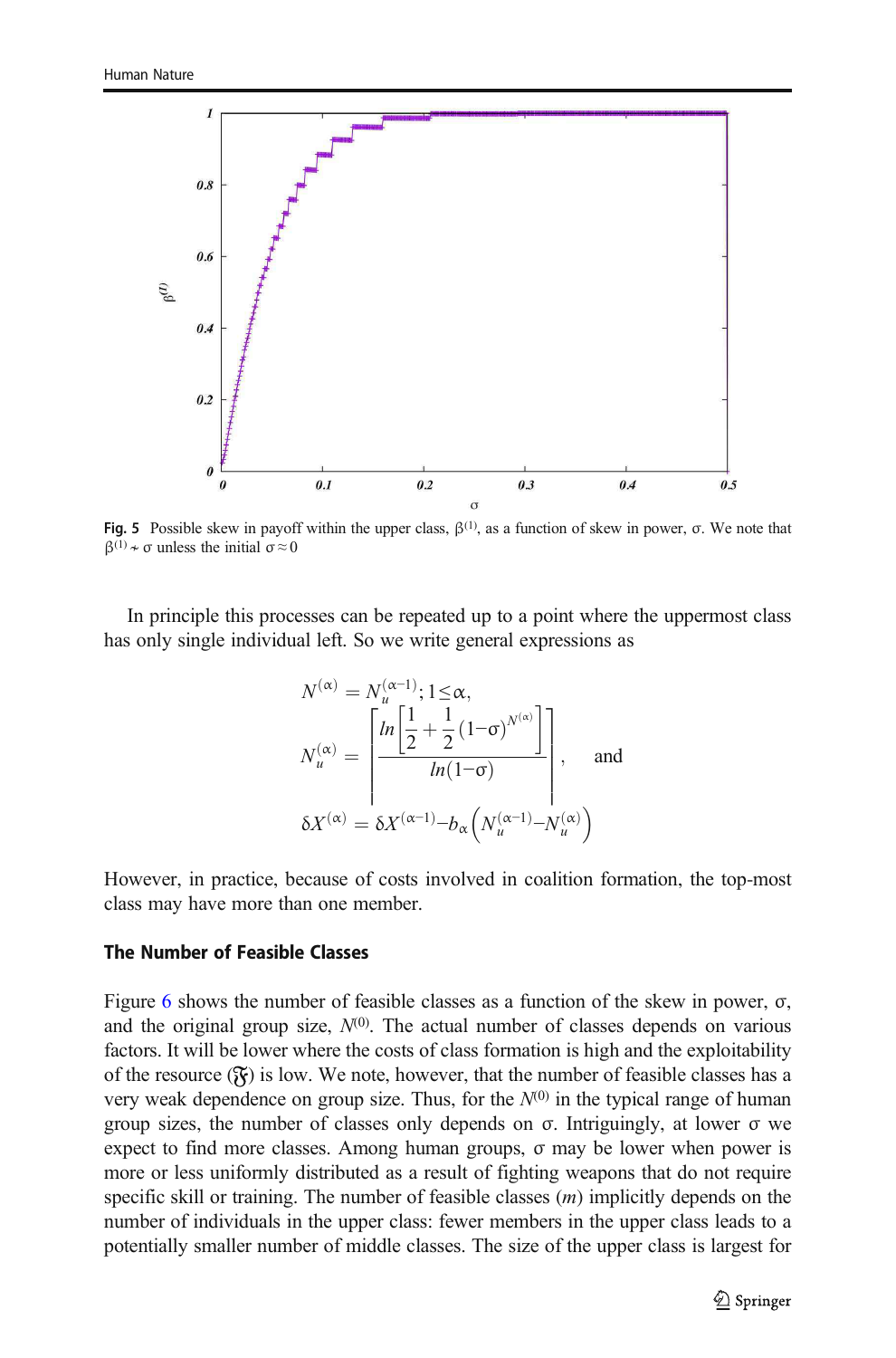<span id="page-11-0"></span>

Fig. 6 The maximum number of possible classes as a function of the initial skew in power, σ, and group size, N

 $\sigma \rightarrow 0$  ( $\sim$  half of the group), thus potentially leading to a large number of middle classes.

We note that the profitability and stability of the hierarchy of classes critically depends on the values of the  $b_{\alpha}$ ;  $\alpha = 0, ..., m$  parameters. If any of these, except for  $b_0$ , are too low (relative to the individual cost of class formation), the lower-ranking individuals from any of the middle classes may form a feasible and profitable (i.e., viable) coalition with the individuals from the bottom class to counter the class-forming all-down coalitions. Essentially, under these conditions we have a "revolution." We emphasize that such a successful coalition is possible if and only if this coalition involves members from the middle class. The bottom class alone cannot successfully establish such a coalition.

On the other hand, if the  $b_{\alpha}$ ;  $\alpha = 0, ..., m$  are too high compared with the individual payoff, the elite does not find class formation significantly profitable and the group may end up with two or even no classes. The minimum payoff of the bottom class  $b_0$  can, in principle, be reduced to arbitrarily small values. However, that may result in a reduced size of the bottom class due to starvation or escape, and consequently the net profit derived by the elite through class formation, especially if the total resources,  $X^{(0)}$ , depends on how many individuals are contributing to "production." Thus, the overall stability of a class structure depends on the elite choosing values for the  $b_{\alpha}$ ;  $\alpha = 0, ...,$ m that prevent revolutionary coalitions.

#### How Can the Top Rankers Improve Their Payoff?

We define the maximum relative skew in payoff as  $P = \frac{x_1 - x_N}{x_N}$ , where  $x_1$  is the payoff of the topmost individual and  $x_N$  is the payoff of the lowest-ranking individual. The top individual always benefits from increasing  $P$ , and since class formation is always feasible, such an increase in  $P$  only depends on profitability. To keep the analysis simple, we assume that all the  $b_{\alpha}$ ;  $\alpha = 0, ..., m$  values are equal. Figure [7](#page-12-0) shows P as a function of  $b_{\alpha}$ ;  $\alpha = 0, ..., m$  and the number of classes. We observe that P is highest at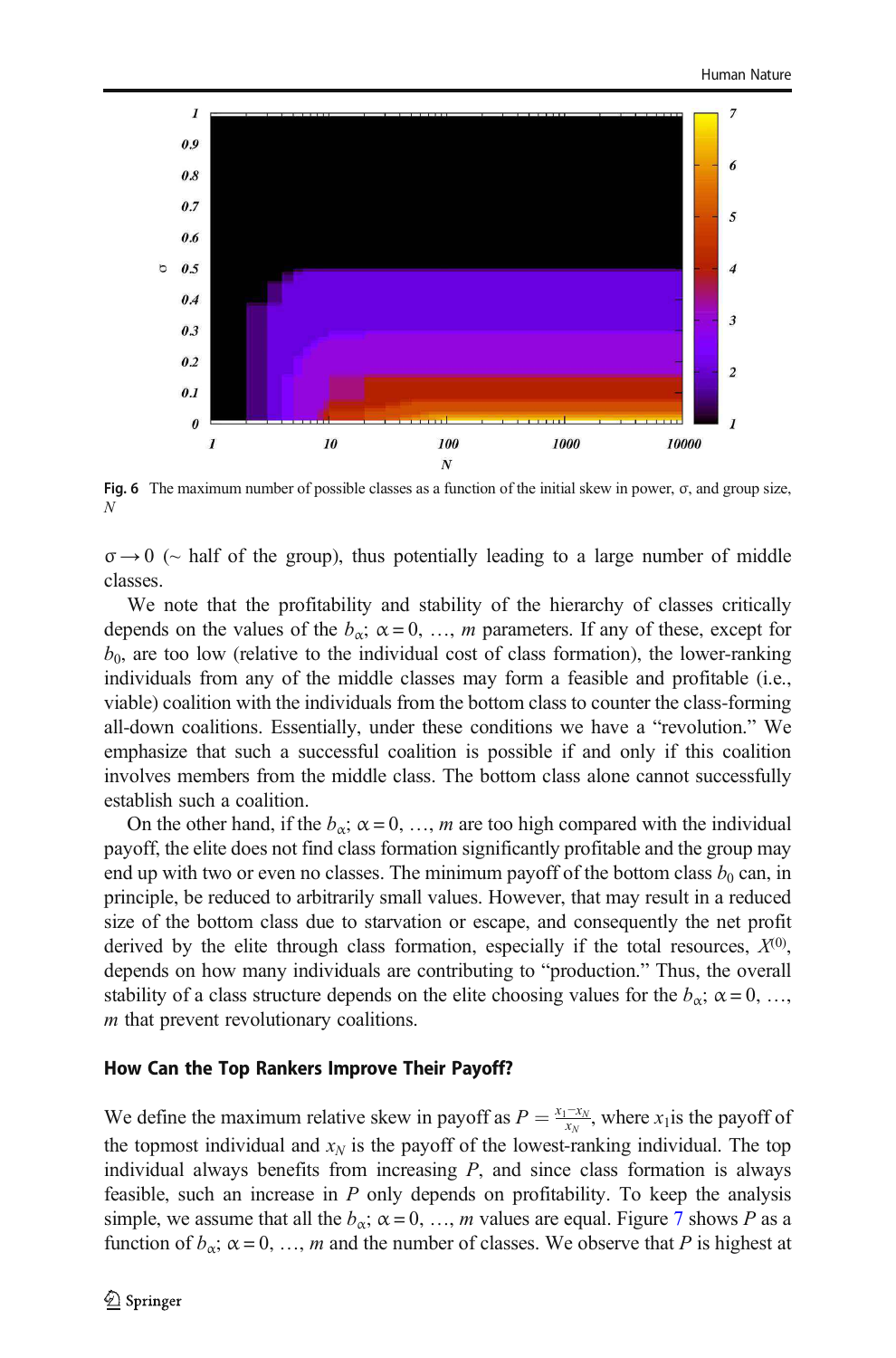<span id="page-12-0"></span>the lowest possible values of  $b_{\alpha}$ ;  $\alpha = 0, \ldots, m$  and the highest possible number of classes. However, as discussed above, the excessive lowering of the various  $b_{\alpha}$ ;  $\alpha = 0$ ,  $..., m$  values may destabilize the class structure, but the top-ranking individual may realistically improve P by subdividing the upper class into multiple classes. In fact, for sufficiently low values of  $b_{\alpha}$ ;  $\alpha = 0, ..., m$  the top ranker can achieve a thousandfold relative skew in payoff. The analysis in Fig. 7 is performed for  $\mathfrak{F} = 1$ , which means these are the maximum payoffs the top rankers are able to achieve.

The second option for the top ranker is the manipulation of the  $\mathfrak{F}$ . Figure [8](#page-13-0) shows the relative skew in payoff as a function of  $b_{\alpha}$ ;  $\alpha = 0, ..., m$  and  $\mathfrak{F}$ . It shows that the top rankers can achieve high skew by making the fitness-improving resources more exploitable, for instance by making the resource "more expensive."

#### Options for the Bottom Class

Figures [6](#page-11-0) and 7 suggest that the bottom class will benefit from reducing the  $\mathfrak{F}$  as much as possible. We can therefore predict that there will be a conflict between the elite and the bottom class over its value. We will examine these predictions in the discussion.

#### On Revolutions

For the purpose of this model we will define the term "revolution" as a successful coalition that prevents viable class-forming all-down coalitions, essentially eliminating the entire class structure (at least temporarily). One of the key results of the model is that the bottom class alone can never mount an effective revolution. However, inclusion of few members from one of the middle classes makes this coalition feasible. This confirms the common notion that revolutions require the participation of at least part of the middle class. According to our model, then, it is in the interest of the majority of the upper class to monitor the sizes as well as



Fig. 7 The maximum skew in payoff P as a function of the number of classes, m, and the  $b_{\alpha}$ ;  $\alpha = 0, ..., m - 1$ . The plot is generated for fixed values of  $\sigma = 0.01$  and  $N = 100$ . It is assumed that  $b_{\alpha}$  has the same value for all α. We note that the elites can increase P (where  $P = \frac{x_1 - x_N}{x_N}$ ) by increasing the number of classes in the group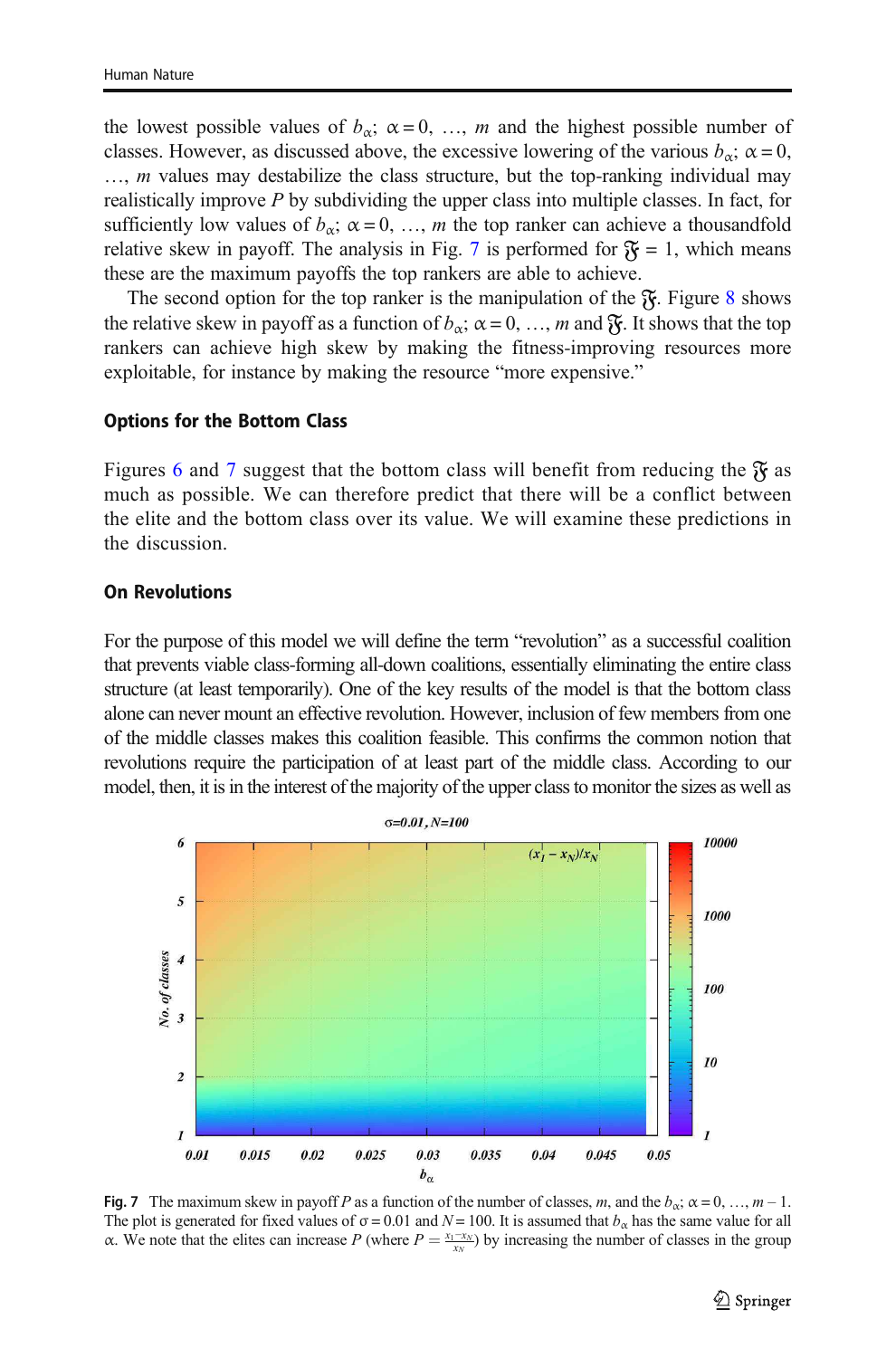<span id="page-13-0"></span>

Fig. 8 The maximum skew in payoff P as a function of the exploitability of the fitness-enhancing resource,  $\mathfrak{F}_k$ , and the  $b_{\alpha}$ ;  $\alpha = 0, \ldots, m - 1$ . The plot is generated for fixed values of  $\sigma = 0.01$  and  $N = 100$ , and with six classes (m = 6) where  $P = \frac{x_1 - x_N}{x_N}$ . It is assumed that  $b_\alpha$  has the same value for all  $\alpha$ . High payoff can be exasses  $(m - \sigma)$  where  $T = \frac{x_N}{x_N}$ . This assumed and  $\sigma_X$  has an achieved by the elites by pushing the value of  $\gamma$  closer to one

the  $b_{\alpha}$ ;  $\alpha = 0, \ldots, m$  values for all the middle classes. Revolutions can be prevented only by appropriately controlling the values of  $b_{\alpha}$ ;  $\alpha = 0, ..., m$  such that successive classes perceive a distinct, acceptable gap in payoff from the class immediately below it.

# **Discussion**

No animal groups are known to form classes, in which an elite exploits other same-sexed individuals in the group. Importantly, neither do mobile foragers and simple horticulturalists among humans, whereas in human societies with intensive farming, class formation became ubiquitous (Boehm [1999](#page-17-0); Mattison et al. [2016](#page-17-0); Nolan and Lenski [2009](#page-17-0)). We developed a model to explain this watershed in human social evolution by showing that groups of competing individuals inevitably form classes whenever some group members are not merely excluded from critical resources but can also be exploited by others who can take away some of their possessions.

The model indicates that the size of the bottom class increases as the skew in power (σ) gets higher but will always minimally contain at least 50% of the group's members. It never splits further into classes. It has a low skew in payoff, which is determined by the upper class. On its own it can also do nothing to prevent elite formation. A class structure can be recognized by the existence of a clear discontinuity in the payoffs (see Fig. [2](#page-7-0)). The upper class sets its internal skew in payoff, with the top-ranking member having an inordinately strong influence. This skew determines the payoff of their lowest-ranking member of the upper class, which must, however, remain high enough to prevent this member from joining the bottom class and engaging in a "revolution." The upper class may split up in two or more classes, with higher classes becoming ever smaller, potentially until a single despot remains at the top. In our analysis, the eventual number of classes is set most strongly by the skew in power. This analysis ignores the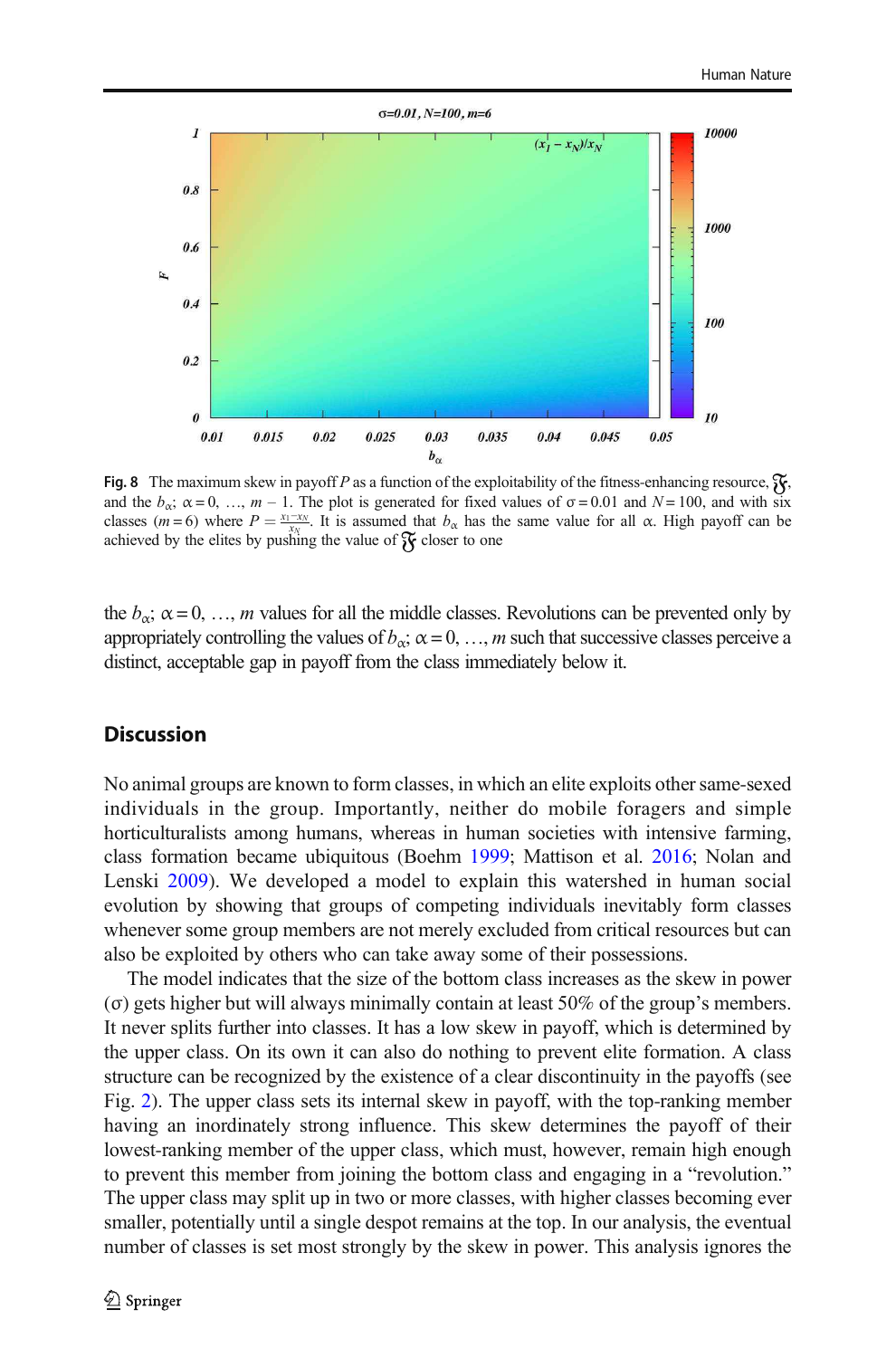costs of class-splitting, and in practice the number of classes will tend to be smaller than suggested by the model.

The model indicates that the bottom class is indifferent to the structural changes within the upper class—for example, whether or not it splits into several subclasses, or how the elite internally apportions its gains. Under the model, revolutions can only happen when disaffected members of the middle class(es) join the bottom class because their payoffs have become too low to set them apart and they would be able to improve their payoff after a revolution and the subsequent renewed elite formation, which is inevitable under the model. The top members of the elite should therefore be especially concerned with preventing the lowest members of the upper class from defecting. History generally supports this notion (Collier [1999](#page-17-0); Leventoǧlu, [2014](#page-17-0)) rather than the Marxist notion of immiseration of the masses (Marx and Engels [2002](#page-17-0) [1848]), which expects them to mount an effective revolution.

Exploitability of the resources  $(\mathfrak{F})$  is a key variable. Importantly, provided classes are formed, the higher the exploitability, the higher the skew in payoffs. The intrinsic skew in payoff characterized by β does not depend on  $\mathfrak{F}$ . Among nomadic foragers, the fitnessimproving resources have a  $\mathfrak F$  close to zero because mates and harvested food (which is not stored) cannot be exploited by others without incurring much higher opportunity costs than are gained from the exploitation. Hence, the absence of classes among mobile foragers is due to the absence of resources that can be hoarded and thus exploited: food is consumed immediately, and not stored (Sahlins [1972\)](#page-18-0). The same condition is found among simple horticulturalists: they also store little food because they tend to harvest resources (e.g., tubers) as needed (Scott [2017](#page-18-0)). The exploitability increased as foragers became sedentary and began to store massive amounts of food on a seasonal basis. Farming further increased the  $\mathfrak{F}_1$ , especially if it involves the seasonal production of storable harvests of one major crop, which can easily be taxed (Scott [2017\)](#page-18-0).

The model thus provides an explanation for the fact that elites are described for sedentary foragers (Keeley [1988\)](#page-17-0) and chiefdoms and states among food-producing societies (Diamond [2012](#page-17-0); Flannery and Marcus 2012; Nolan and Lenski [2009\)](#page-17-0), but not for nomadic foragers and simple horticulturalists (Boehm [1999](#page-17-0); Kaplan et al. [2009\)](#page-17-0). This distribution suggests that, historically, elites first arose less than 20,000 years ago, after the first foragers became sedentary at highly productive sites (Flannery and Marcus [2012;](#page-17-0) Nolan and Lenski [2009](#page-17-0)).

Interestingly, the lower the intrinsic payoff skew (determined by β), the more classes we expect to emerge and the steeper the actual skew in payoffs  $(P)$  in the group as a result of classes. Thus, where the intrinsic skew in fighting abilities becomes quite high (indicating high  $\sigma \sim \beta$ ), as when the elite monopolizes both the acquisition and use of especially effective weapons, a small elite (not presenting itself as a class) can rule a large bottom class (this may have happened in the Bronze Age, for instance: Earle and Kristiansen [2010](#page-17-0)). In other situations, elites may try to increase the number of classes  $(m)$  to enhance their payoff  $(x_1)$ .

Elites will also have an incentive to increase the exploitability of the bottom class, either deliberately or by selectively retaining measures that are effective. They may achieve this by favoring practices that make fitness-enhancing resources more exploitable. Perhaps the introduction of coinage, the production of which was monopolized by the elite (Cook [1958](#page-17-0)), further increased  $\mathfrak{F}$  and hence supported increased skew, P.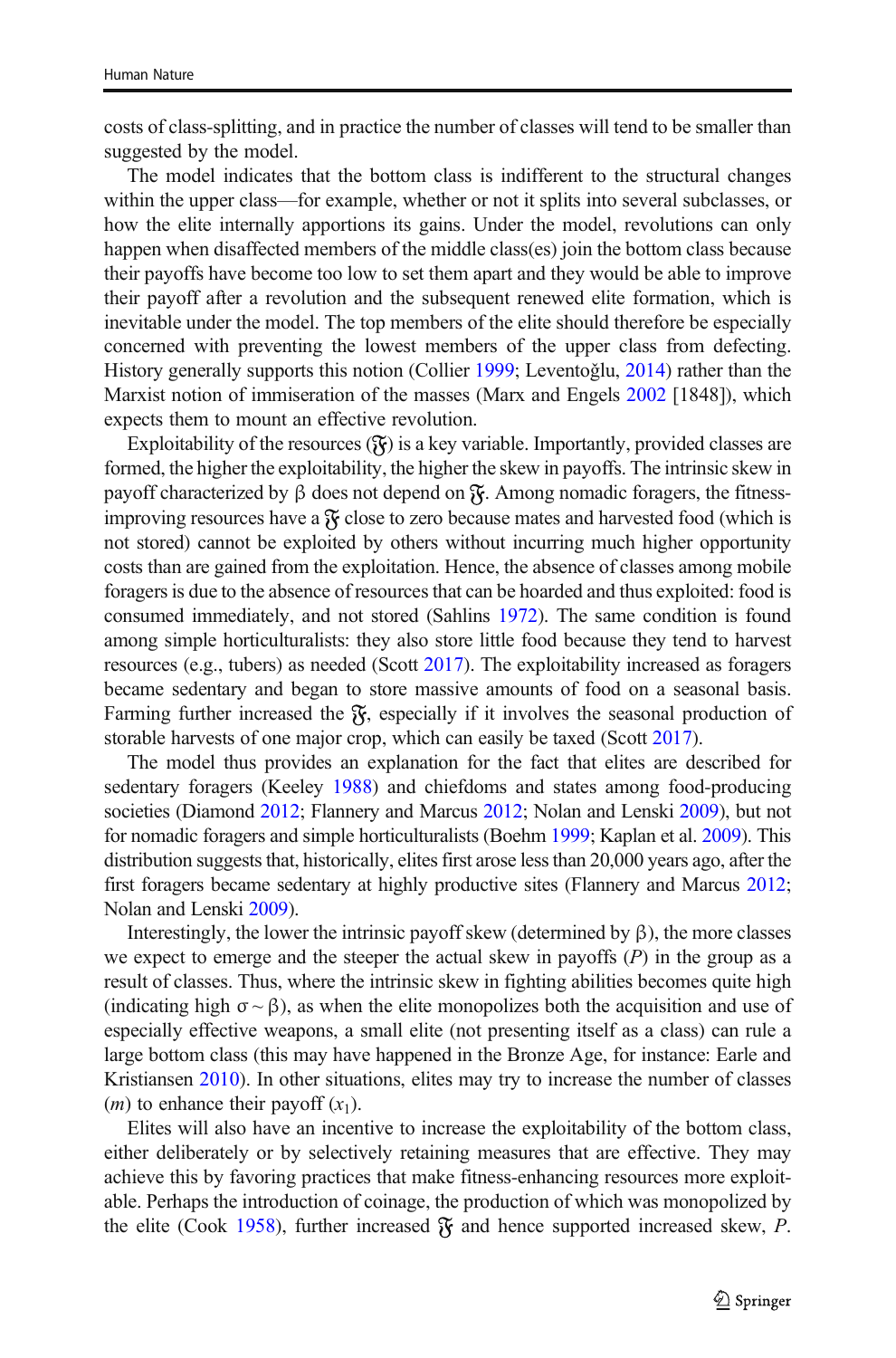Thus, the introduction of  $\mathfrak F$ -enhancing measures can be seen as an attempt by the elite to increase  $P$  (the payoff ratio of the topmost and the lowest group member).

The bottom class cannot prevent the subdivision in the upper class, but it can potentially make exploitation by the elite less profitable. Whenever the total amount of resource depends on production by the bottom class, they may refuse to produce the resources exploited by the elite, or they may escape altogether if emigration is possible. The combined fighting ability of the bottom class cannot overcome the fighting abilities of all the classes above it; thus such refusal to produce resources or attempts at emigration are often not successful (unless supported by some members from the upper class). Irrespective of the type of the contested resource, the bottom class may also lower the "value" (exploitability) of the contested resource by changing either the availability of the resource or the nature of resource itself—for example, instead of relying on farming products, rely more on hunted or gathered resources that have lower  $\mathfrak{F}$ .

An obvious feature of the model is that it focuses on men. The reason is historical. Among primates, males compete through priority of access, which produces the monotonically decreasing access to critical resources required by the model. Females also often compete through contest (Sterck et al. [1997\)](#page-18-0), but the payoff curve need not be monotonically decreasing, and their alliances are far less determined by skew in power and far more by genetic relatedness, which reduces the applicability of our model. In human societies, as gains from monopolizing access to limiting resources increase, benefits increase more steeply for men because of the potential for serial monogamy or polygyny. Men historically had the same dominant role (Boehm [1999;](#page-17-0) Flannery and Marcus [2012;](#page-17-0) Lerner [1986\)](#page-17-0) and often still constitute the elites into which women marry.

The model makes several simplifying assumptions that can be relaxed in future work. One assumption is that groups are isolated, and thus that relations with neighboring groups do not affect their internal dynamics. When groups must deal with other hostile groups, this may affect the relationship between the elite and the bottom class and may increase skew (e.g., Bowles and Gintis [2011\)](#page-17-0) or decrease it (Pandit et al. [2016\)](#page-18-0). Finally, the model, at this point, does not include genetic relatedness. While in itself this is acceptable in larger societies, it therefore also leaves out attempts by the elite, historically invariably patrilineal, to ensure that their sons achieve at least the same social position as their father (Flannery and Marcus [2012\)](#page-17-0). Such inheritance of class membership will obviously make the model considerably more complex, but the model may be worth developing because class inheritance clearly threatens the stability of the arrangements and is in fact a well-known consequence of social stratification in human societies (Lerner [1986\)](#page-17-0).

With all the simplifying assumptions the model is successful in predicting the emergence of elite class in food-producing and -storing human groups. At this point we will speculate and extend the applicability of the model results (at least qualitatively) to more modern societies. The nature of the source of power has changed historically, from an elite based on superior fighting ability to an increasingly prominent role of influence and leverage. This makes it possible to qualitatively connect our model to historical changes after state formation. The model's use of class fits the definition coined by Dahrendorf [\(1959\)](#page-17-0), which he developed as a correction of Marx's class concept: a relationship of authority or control leading to the exploitation of others through coercion.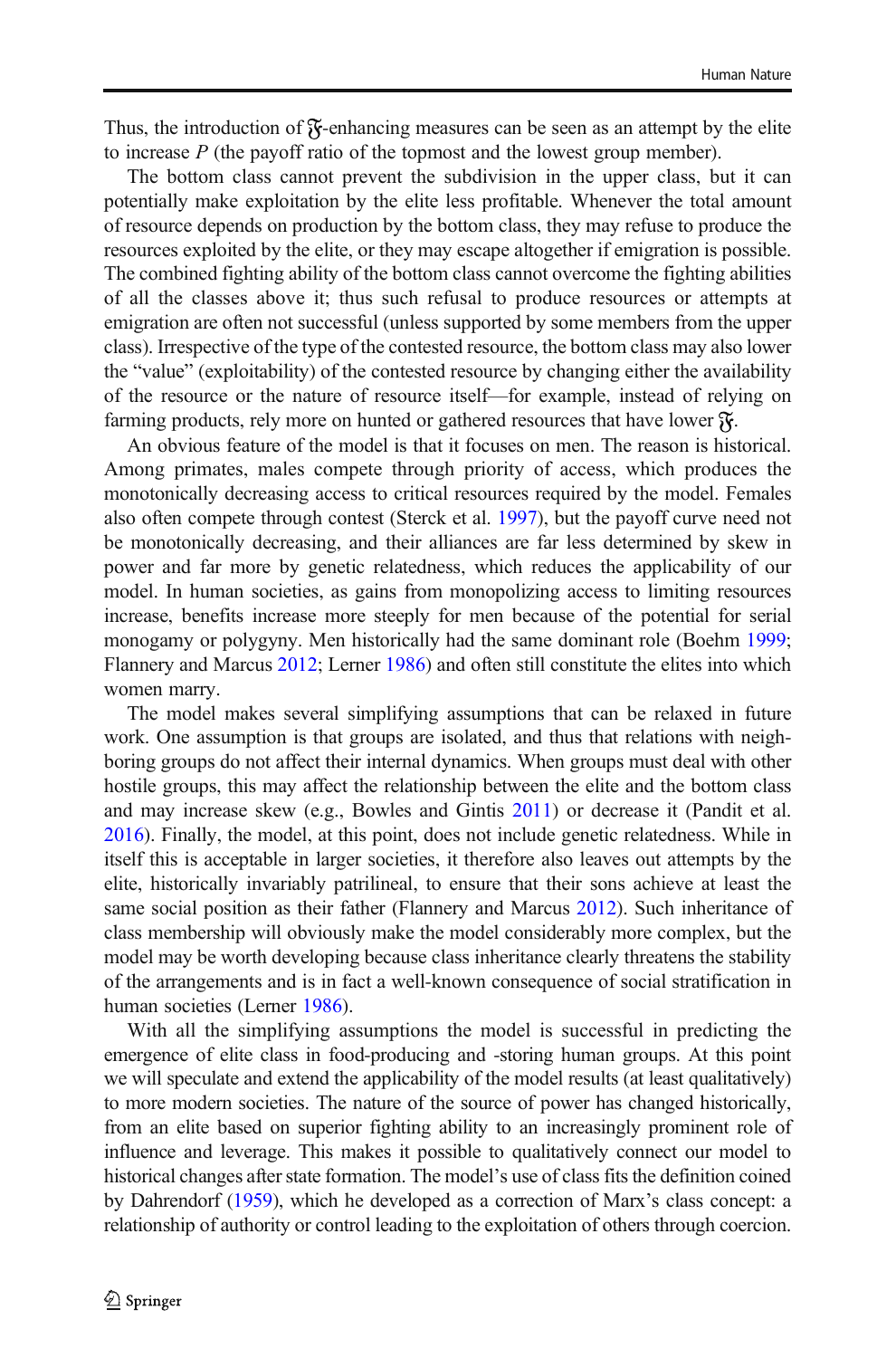<span id="page-16-0"></span>The model's elite, founded on joint coercion of the weak and comparable to the feudal systems that evolved everywhere upon the advent of agriculture, gave way to another elite: the bourgeoisie, which in Engels's [\(2004](#page-17-0) [1884]) words are "the class of modern capitalists, owners of the means of social production and employers of wage labour." In other words, property (land, machinery, capital) eventually became the source of power, dwarfing the effect of fighting ability. The model's bottom class became Marx's proletariat, which Engels called "the class of modern wage labourers who, having no means of production of their own, are reduced to selling their labour power in order to live."

The model may also have other qualitative implications that may be relevant to understanding modern societies. First, many people still possess the preference found among mobile foragers for militant egalitarianism (Boehm [1999\)](#page-17-0), aimed at preventing the origin of elites. There may therefore be a mismatch between the more egalitarian system most people profess to prefer and the one that inevitably arises when powerful people follow their interests and form elites that end up coercing the least powerful members, pooling them into the bottom class (Norton and Ariely [2011](#page-17-0)). A plausible outcome is revolutions, where the bottom class supports leaders who promise to overthrow the class system but then are tempted soon thereafter to follow their interests and create a new class system (Acemoglu and Robinson 2008). Second, the stability of the class system is lower than that of the egalitarian system that historically preceded it. Since individual power inevitably fluctuates over time, and as old players disappear and new ones appear, the power of the elites will fluctuate, and overthrows may therefore be expected, especially if measures are taken to make positions of power heritable (which will exacerbate the problem of class memberships not reflecting actual power).

In conclusion, our simple model indicates that for societies in which resources available to individuals can be appropriated or traded, a class structure will spontaneously emerge, especially if less-powerful individuals cannot easily emigrate. It was developed with prehistoric small-scale societies with simple agriculture in mind to explain the transition from the egalitarian social system of nomadic foragers to a society with an elite, one or more middle classes, and a bottom class. Nonetheless, it also generated various other features generally associated with modern, complex states, which suggests that a class-based social structure is a fundamental feature of societies in which resources are exploitable or tradable, with considerable historical continuity.

Acknowledgments The authors would like to acknowledge important suggestions from Abhaya Bhalkar, Nandan Pradhan, and Kai Michel. All the authors contributed equally in the formulation, analysis, and comparative study of the model.

### References

- Acemoglu, D., & Robinson, J. A. (2008). Persistence of power, elites, and institutions. American Economic Review, 98, 269–293.
- Alberts, S. C. (2012). Magnitude and sources of variation in male reproductive performance. In J. C. Mitani, J. Call, P. M. Kappeler, R. A. Palombit, & J. B. Silk (Eds.), The evolution of primate societies (pp. 412– 431). Chicago: University of Chicago Press.
- Alexander, R. D. (1974). The evolution of social behavior. Annual Review of Ecology and Systematics, 3, 325–383.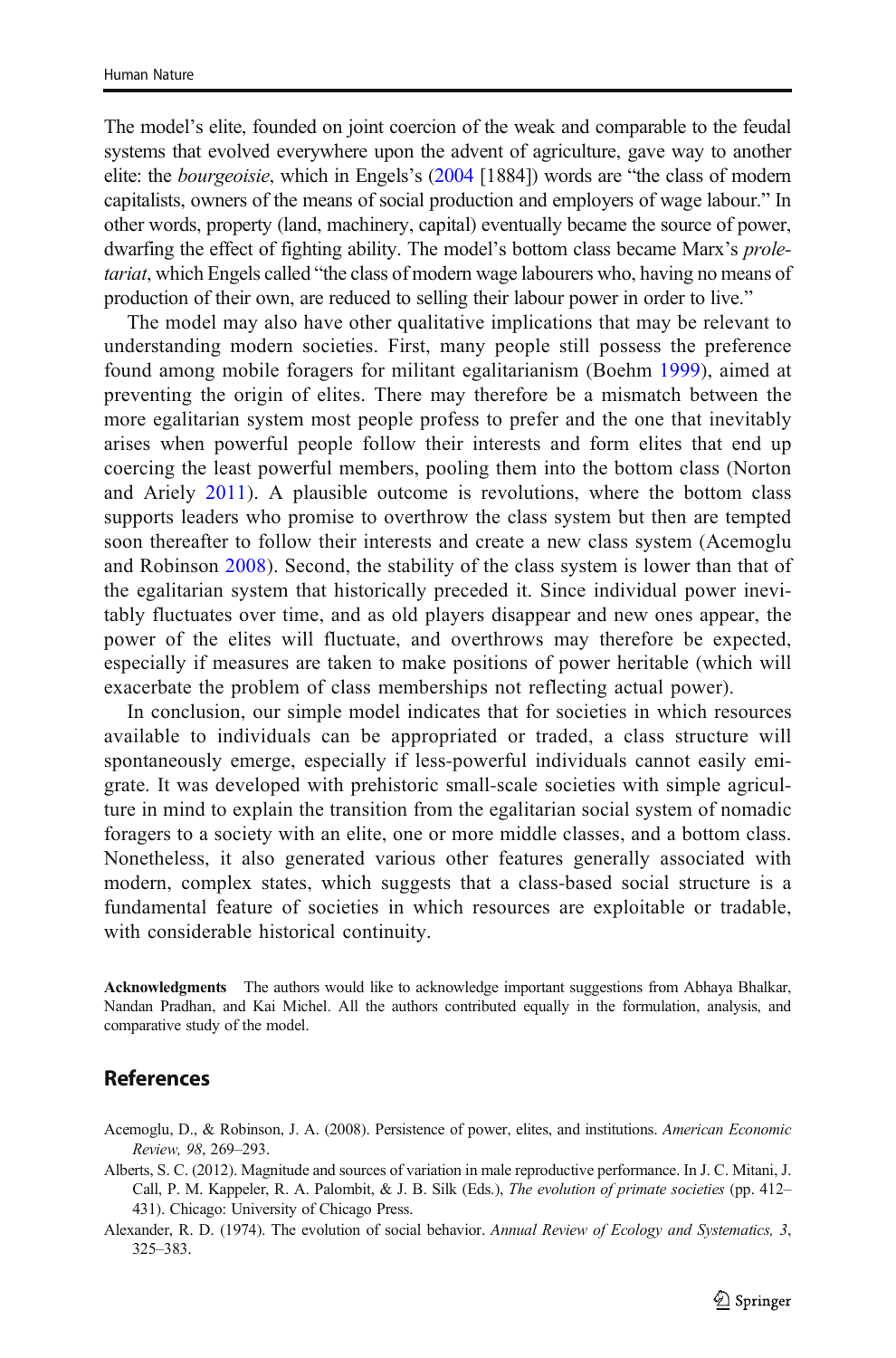- <span id="page-17-0"></span>Altmann, S. A. (1962). A field study of the sociobiology of the rhesus monkey, Macaca mulatta. Annals of the New York Academy of Sciences, 102, 338–435.
- Bissonnette, A., de Vries, H., & van Schaik, C. P. (2009). Coalitions in male Barbary macaques, Macaca sylvanus: Strength, success and rules of thumb. Animal Behaviour, 78, 329–335.
- Boehm, C. (1999). Hierarchy in the Forest: The evolution of egalitarian behavior. Cambridge, MA: Harvard University Press.
- Boone, J. L. (1992). Competition, conflict, and the development of hierarchies. In E. A. Smith & B. Winterhalder (Eds.), Evolutionary ecology and human behavior (pp. 301–337). Hawthorne, NY: Aldine de Gruyter.
- Borgerhoff Mulder, M., et al. (2009). Intergenerational wealth transmission and the dynamics of inequality in small-scale societies. Science, 326, 682–688.
- Bowles, S., and Gintis, H. (2011) A cooperative species: Human reciprocity and its evolution. Princeton, NJ and Oxford, UK: Princeton University Press.
- Chapais, B. (1995). Alliances as a means of competition in primates: Evolutionary, developmental, and cognitive aspects. Yearbook of Physical Anthropology, 38, 115–136.
- Clutton-Brock, T. H., et al. (2006). Intrasexual competition and sexual selection in cooperative mammals. Nature, 444, 1065–1068.
- Collier, R. B. (1999). Paths toward democracy: The working class and elites in Western Europe and South America. Cambridge: Cambridge University Press.
- Cook, R. M. (1958). Speculations on the origin of coinage. Historia: Zeitschrift für alte Geschichte, 7, 257–262.
- Dahrendorf, R. (1959). Class and class conflict in industrial society. Stanford: Stanford University Press.
- Diamond, J. (2012). The world until yesterday: What we can learn from traditional societies. New York: Viking. Dunbar, R. I. M. (1988). Primate social systems. Ithaca, NY: Cornell University Press.
- Earle, T., & Kristiansen, K. (2010). Organizing Bronze Age societies: The Mediterranean, Central Europe, and Scandinavia compared. Cambridge: Cambridge University Press.
- Engels, F. (2004) The origin of the family, private property, and the state. Chippendale, Australia: Resistance books. (originally published in 1884).
- Flannery, K., & Marcus, J. (2012). The creation of inequality: How our prehistoric ancestors set the stage for monarchy, slavery, and empire. Cambridge: Harvard University Press.
- Hinde, R. A. (1976). Interactions, relationships and social structure. *Man, 11*, 1–17.
- Hooper, P. L., Kaplan, H. S., & Boone, J. L. (2010). A theory of leadership in human cooperative groups. Journal of Theoretical Biology, 265, 633–646.
- Huntingford, F., & Turner, A. (1987). Animal conflict. London: Chapman and Hall.
- Hurwicz, L. (1996). Institutions as families of game forms. Japanese Economic Review, 47, 113–132.
- Kaplan, H., Hooper, P. L., & Gurven, M. (2009). The evolutionary and ecological roots of human social organization. Philosophical Transactions Royal Society, London B, 364, 3289–3299.
- Keeley, L. H. (1988). Hunter-gatherer economic complexity and "population pressure": A cross-cultural analysis. Journal of Anthropological Archaeology, 7, 373–411.
- Kelly, R. L. (2013). The lifeways of hunter-gatherers: The foraging spectrum. Cambridge: Cambridge University Press.
- Knauft, B. M. (1991). Violence and sociality in human evolution. Current Anthropology, 32, 391–428.
- Kohler, T. A., Smith, M. E., Bogaard, A., Feinman, G. M., Peterson, C. E., Betzenhauser, A., Pailes, M., Stone, E. C., Marie Prentiss, A., Dennehy, T. J., Ellyson, L. J., Nicholas, L. M., Faulseit, R. K., Styring, A., Whitlam, J., Fochesato, M., Foor, T. A., & Bowles, S. (2017). Greater post-Neolithic wealth disparities in Eurasia than in North America and Mesoamerica. Nature, 551, 619–622.
- Lerner, G. (1986). The creation of patriarchy. New York: Oxford University Press.
- Leventoğlu, B. (2014). Social mobility, middle class, and political transitions. Journal of Conflict Resolution, 58, 825–864.
- Lewis, R. J. (2002). Beyond dominance: The importance of leverage. Quarterly Review of Biology, 77, 149–164.
- Marx, K., and Engels, F. (2002) The Communist Manifesto. London: Penguin Books. (originally published in 1848).
- Mattison, S. M., Smith, E. A., Shenk, M. K., & Cochrane, E. E. (2016). The evolution of inequality. Evolutionary Anthropology, 25, 184–199.
- Mosca, G. (1939) The ruling class. New York: McGraw-Hill. (originally published in 1896).
- Muller, M. N., Wrangham, R. W., & Pilbeam, D. R. (2017). Chimpanzees and human evolution. Cambridge: Harvard University Press.
- Nolan, P., & Lenski, G. (2009). Human societies: An introduction to macrosociology. Boulder, CO: Paradigm.
- Norton, M. I., & Ariely, D. (2011). Building a better America, one wealth quintile at a time. Perspectives on Psychological Science, 6, 9–12.